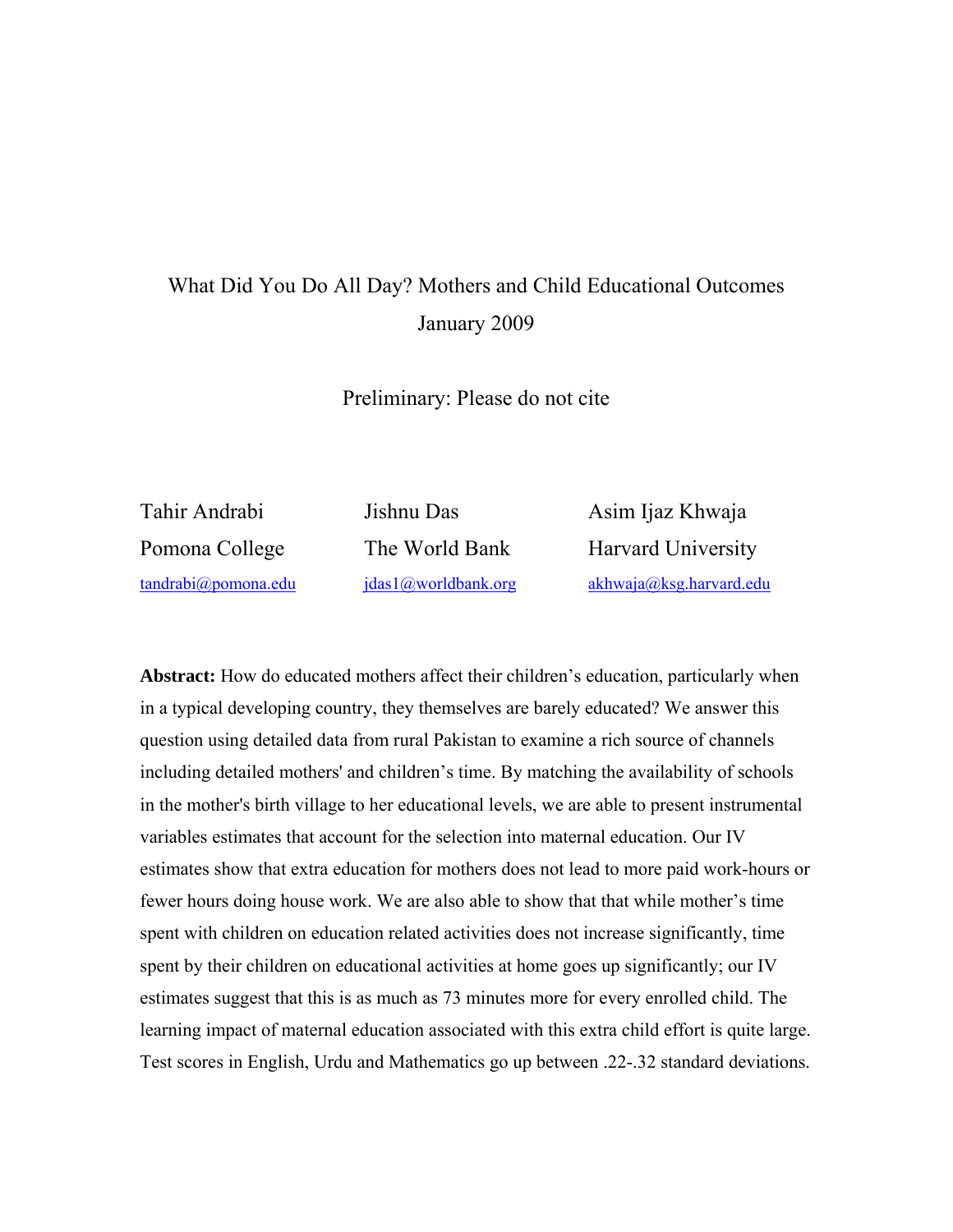Educating women is oft-viewed as the single most effective policy lever in low-income countries for improving incomes and impacting a wider set of human development outcomes such as health and fertility. Neither are the welfare gains restricted to the educated women themselves; in their roles as mothers, they pass on the benefits of education to their children. In a low-income country environment, because child enrollment is less than universal and drop-outs rates high, question on the enrollment status and retention have gotten the most attention. In such an environment, the majority of current generation of mothers never enrolled in school, and even those that did enroll barely made it to the primary level. In addition, given the low formal labor force participation of women and the prevalence of home based activities, children could be impacted on children through channels other than the increased bargaining and extra autonomy that this small increase in education might provide. Specifically, as mothers in these environments spend the bulk of their time at home, they could influence the home learning environment greatly. These barely educated mothers, ironically might affect child learning-- arguably the ultimate goal of education-- more than the child's enrollment status.

This paper adds to the discussion on mother's education and intergenerational human development linkages in two ways. First, we combine detailed data from rural Pakistan on mothers' and children's time use that allows us to isolate the effect of mother's education on a broad range of child behavior including time spent studying, playing, working for pay and house work in addition to enrollment and school choice. Matching children in households with specially designed tests given in all the schools in our sample villages, we can also see the impact of mother's education on learning outcomes. On the mother's side, we have a wealth of data on time use including details of housework, paid work and time spent working with the child on studies and on her roles and responsibilities in educational decision making. This allows us to examine the channels through which mother's education can make a difference. Second, by matching the availability of (girls) schools in the mother's birth village to her educational levels, we are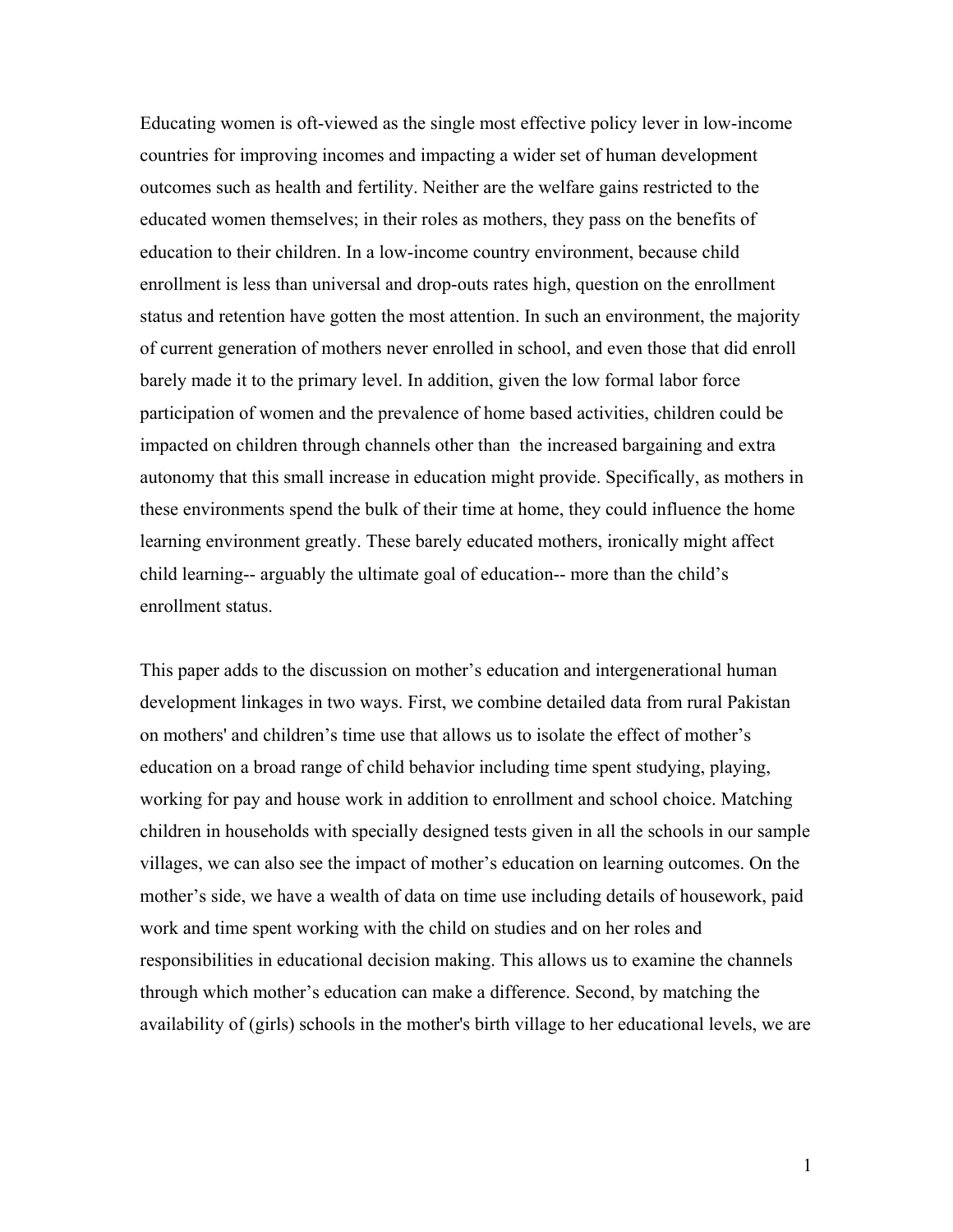able to present instrumental variables estimates that account for the selection into maternal education.<sup>1</sup>

We find, once correcting for selection though the instrumental variable strategy, that educated mothers are not different from the uneducated ones in their importance in the decision of sending their child to school or of the choice of school. The estimated differences are small and not significant. Consequently, maternal education also does not affect child enrollment and school choice, even though in the OLS estimates on both choice and enrollment are large and significant. While mothers' time devoted to her children's studies at home changes with education, it is relatively small (18 more minutes a day in the IV estimated) and is not significant. Both educated and uneducated mothers in rural Pakistan spend most of their time doing housework (mostly in the home) and much less paid work. Any significant differences do not remain once we control for selection. Thus, one of the trade-offs discussed in the high-income country literature—the income-effect from greater labor force participation for educated mother's versus the direct effect of mother's spending more time with their children—is not significant in these data.

An important part of the data is children test scores on a specially designed and administered test in English, Urdu (the local language) and Mathematics. We find that children of educated mothers have significantly higher test scores—.22 to .32 of one standard deviation more. This is somewhat surprising particularly given the low educational achievement of even our educated mothers--a mother's mean education in our sample is only 1.4 years with 75% of the mothers having never gone to school. Also as mentioned above that education has little effect on a mother's time usage in the house, outside the house and time spent with the child on home work. Furthermore, the educational environment of all households is extremely sparse. More than 90 percent of mothers report spending zero minutes with their children on educational activities on a given day; more than 90 percent of the children were not read a book or told a story in the

1

 $1$  One word of caution—though we refer to "educated" mothers, the difference that we focus on is between mothers with *no* schooling and mothers with some schooling. This is discussed further below.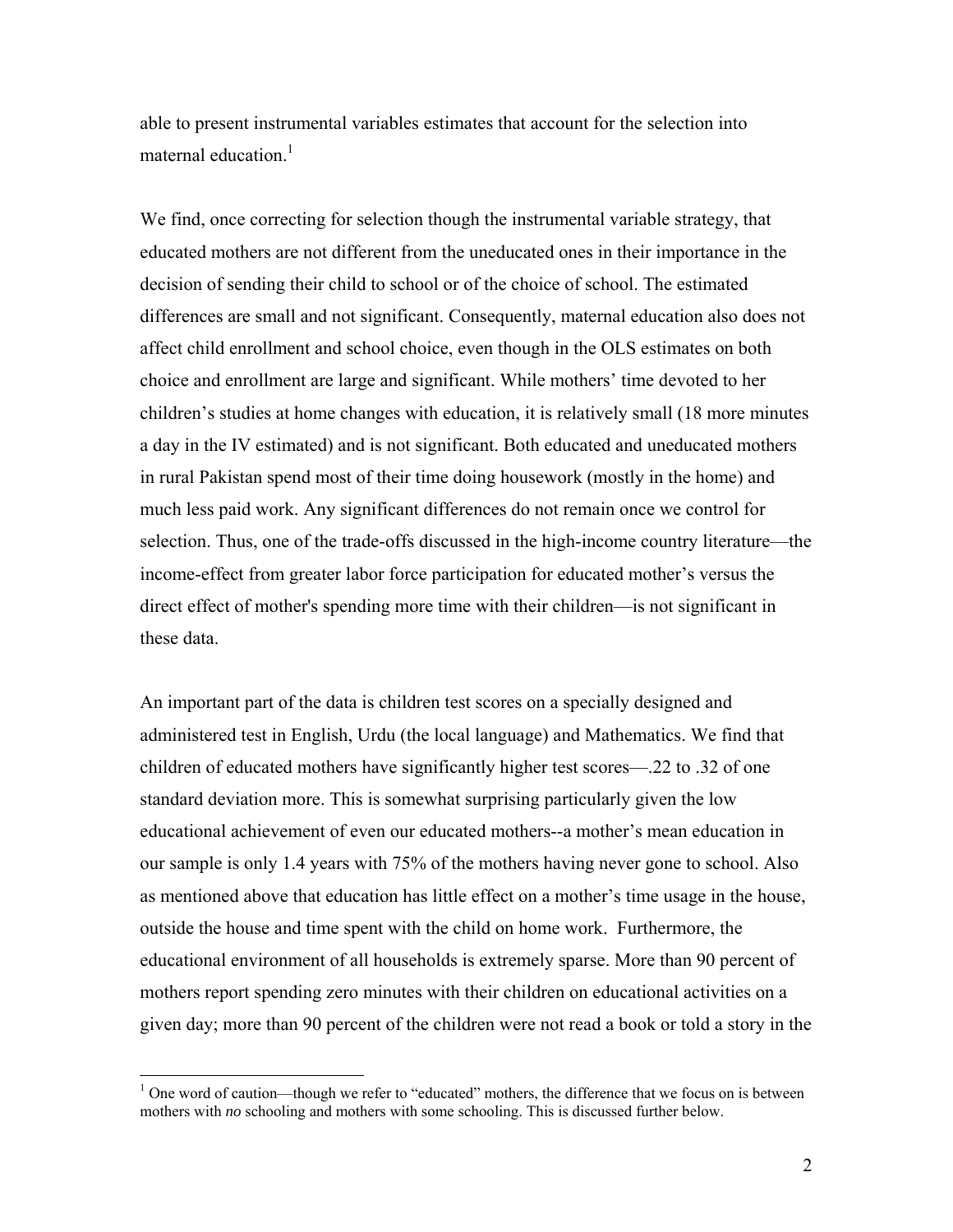last week; more than 90 percent do not have a single book at home, even a newspaper. Only 25 percent have ever visited their children's school, and more than 60% percent of children are themselves responsible for maintaining contact with the school. Neither are the differences large across educated mothers--even in OLS specifications, educated mothers spend only around 25 minutes more on their own children's studies at home.

The answer to this puzzle lies in the child time use data. While the median enrolled child spends two hours per day studying at home—a large number--the children of educated mothers spend even more time relative to those whose mothers are illiterate. The OLS specification suggests that this difference is close to 40minutes a day; by our IV estimates, the difference increases to 75 more minutes a day. Having an educated mother moves a child from the  $25<sup>th</sup>$  percentile of the distribution to close to the  $75<sup>th</sup>$  percentile. Children's unstructured play time, house work and paid work are not significantly different.

These results highlight that educated mothers make a difference by creating an environment at home, where children are cajoled (or perhaps coerced) into spending more time on their education. In this environment, female empowerment does not seem to be consequence of education as education does not translate into greater decision making. However, it looks like that educated mothers are cordoning off the domain they have responsibility for and trying to ensure that their children exert more effort on their educational needs. This is very much in line with the results from Behrman, et. al (1999), but with a twist—educated mothers are not spending more time directly with their children on schoolwork, instead, somehow while busy cooking and cleaning inside the home, they are ensuring that their children exert significantly higher effort. Our work also point out the important role of child motivation and effort in the learning process. We cannot say at this time whether this motivation is intrinsic or extrinsic (related to pecuniary means) but is worth investigating further, possibly experimentally.

Since our causal interpretation of these results stems from an instrumental variable approach, some elaboration is in order here. Following Currie and Moretti (2003) and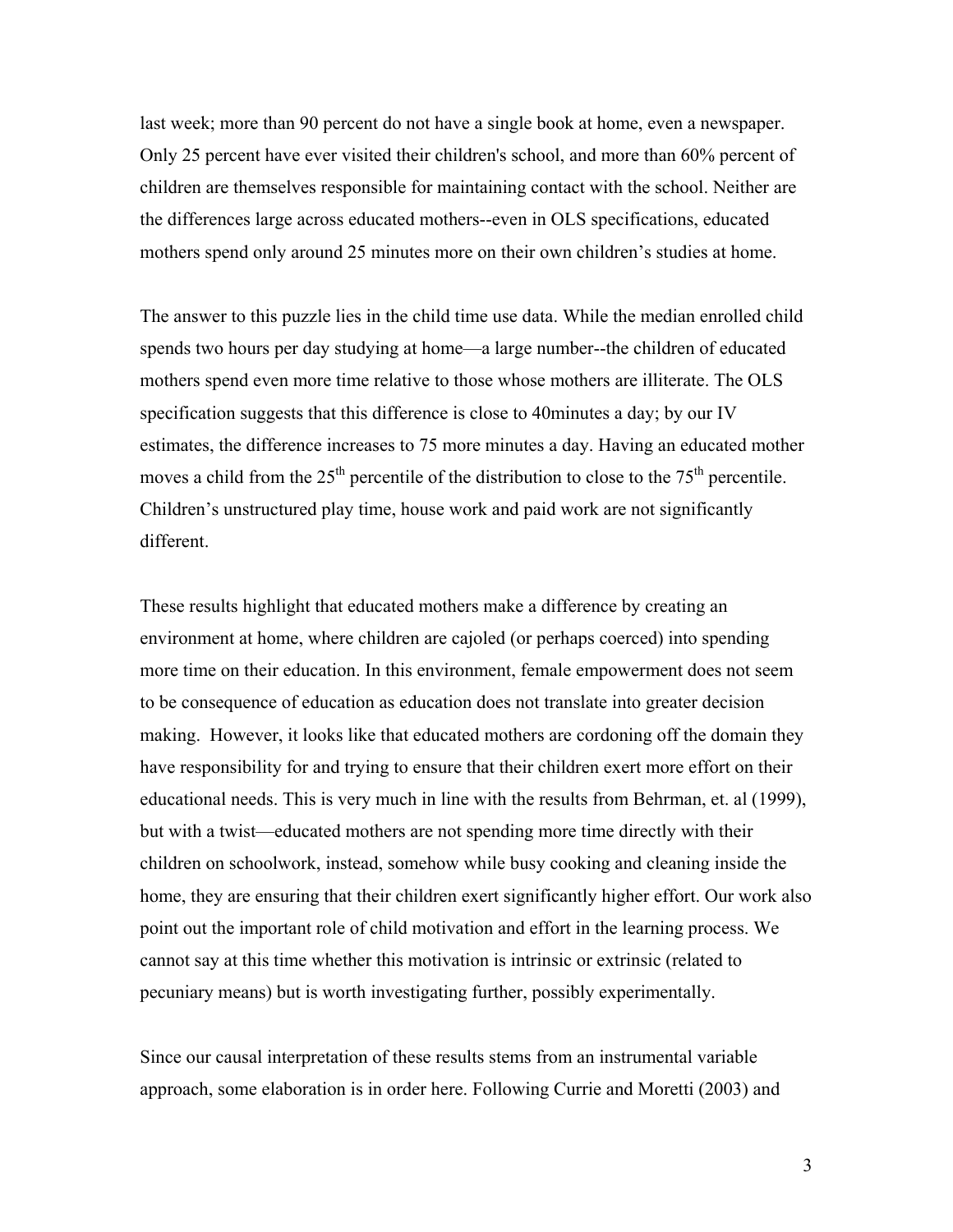Carneiro, Meghir and Parey (2007) among others, we propose to use the availability of schools in the mother's natal village as an instrument for her education. We obtain the birth village using verbal recall in interviews with mothers, and then match this with the census directory of villages around the time when the majority of the mothers were born. We are able to confirm the viability of this strategy for low-income countries, although there are some costs. In particular, roughly 20 percent of the mothers in our sample remain unmatched because their birth villages were not identifiable in the census directory; we discuss this matching problem in the data section below.

The first-stage of the IV regression is fairly strong, and suggests that the presence of a village in the school lead to a 10.8 percentage point increase in the percentage of mothers with primary education. Alternatively, having a girls school present in the birth village adds .55 years of education to a mother. Given very low initial numbers (1.4 years and 25 percent of mothers being educated), this is large. This correlation remains after controlling for a full set of mother's age indicators and tehsil (county) of birth fixedeffects.

Encouragingly, the instrument also passes the falsification tests discussed in Currie and Morretti (2003). Specifically, the presence of a boys' school in the natal village has no effect on mother's education; neither does the presence of a girls' school in the natal village affect her education if she was beyond the enrollment cutoff age when the school was built.

The remainder of this paper is structured as follows. Section 2 briefly summarizes the literature. Section 3 presents describes the data set. Section 4 discusses the empirical strategy and provides the results. Section 5 concludes with a discussion of the results and some caveats.

### **Section 2: Related Literature**

The literature on mother's time-use highlights a key tradeoff in child rearing that arises from the relationship between female education and labor force participation. While the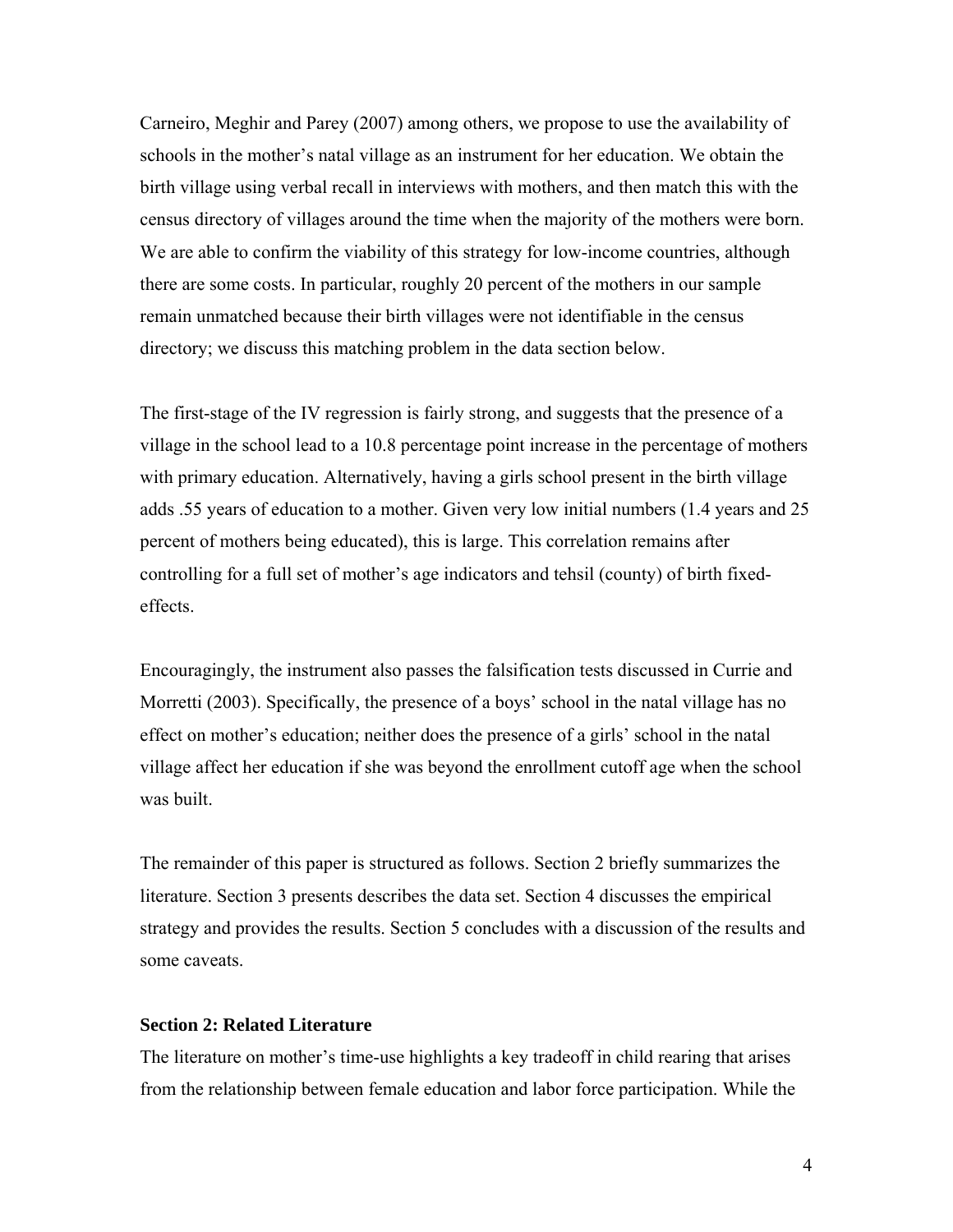income-effect of the extra paid work helps in improving child outcomes, it also decreases the direct time that the mother interacts with the child. Cawley and Liu (2007) for instance, estimate the effect of paid-work on child cognitive outcomes using state-level instrumental variables. They find diminished cognitive ability among children and a decline in total parental time because fathers do not fully compensate for the decline. In the developed world there is considerable evidence that more educated mothers do spend more time away from home in the labor market. This is true not just in the United States but also in the United Kingdom (Carneiro, et. al, 2007).

In two well known studies, Behrman and Rosenzweig (2002) and Behrman et al. (1999) bring out the importance of the institutional, social and cultural context of women's time use. They point out that a woman's education has a greater effect on child outcomes in India, largely because her time spent outside the house doesn't change but becomes of higher quality, pointing to the importance of home schooling and time spent with the child. They hypothesize that the reason of finding no effect in the US in their twinning study is because of the increased labor force hours that educated women spend outside the home  $2$ 

One strand of literature on the child educational outcomes has been driven by concern for child labor and its impact on enrollment.<sup>3</sup> There have been recent papers that have recognized that children can spend time on other activities besides school or work. Macleod and Ranjan (2008) discuss the prevalence of "idle" children who are neither in school nor at work. They emphasize child ability and its impact on the school-work tradeoff. Child effort, the key finding in our paper, is not factored into their model. Ravallion and Wodon (1999) also point out that in response to a targeted food subsidy program enrollment increased by more than the fall in child labor, suggesting that children have other time usage. They acknowledge the lack of data on child studying at

<u>.</u>

 $2^2$  There is a large literature on the effect of maternal education on child health outcomes both in the developed and developing countries using various empirical strategies as well See e. g. Grossman, Michael and Robert Kaestner (1997)

<sup>&</sup>lt;sup>3</sup> See Orazem (2003) for a detailed survey.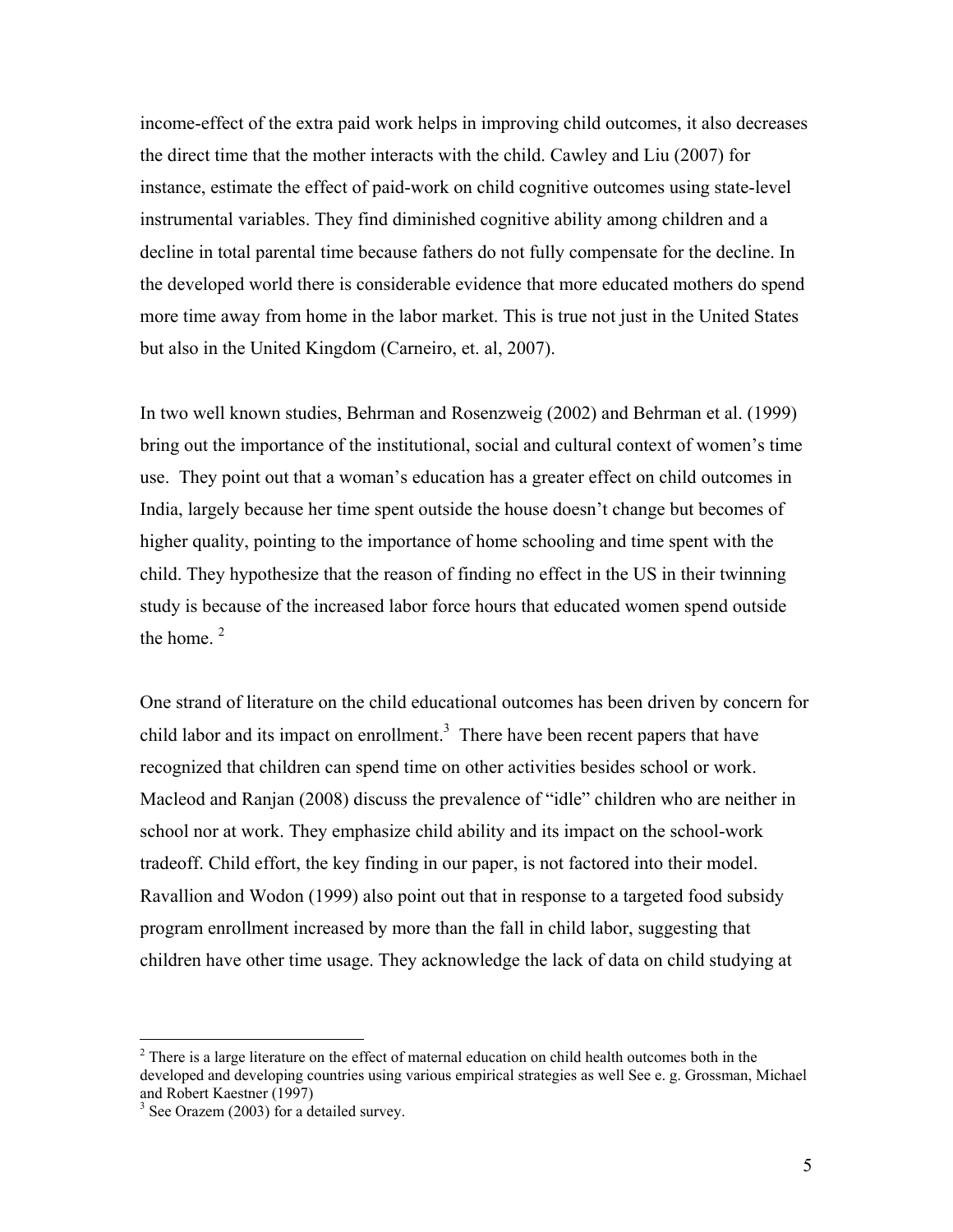home or after-school tutorials that could very well be the major activity being displaced by work.

There are a number of ways in which the literature has addressed the issue of endogeneity of the educational decision. One well known strand is based on analysis of twins and adoption as in the Behrman and Rosenzweig study mentioned earlier. More pertinent to this paper is the literature using instrumental variables. The empirical strategy most commonly used in this literature has fallen into two broad categories. Both look at the institutional features of the environment to generate exogenous variation in educational outcomes. The most common method, starting with Angrist and Krueger (1999) exploits variation across states, municipalities or other geographical units in compulsory schooling laws to generate variation in parental educational that is exogenous to parental ability. Black, Devereux and Salvanes (2005) use differing implementation (across municipalities) of changes in Norwegian compulsory schooling law from seventh grade to the ninth grade to capture the exogenous variation. That study is particularly relevant because it aims to establish the causal intergenerational link of educational outcomes. They find very little effect of a mother's education on child schooling as measured by the number of years of child education.

We follow the second set of papers that uses variation in cost of schooling at time of the schooling decision as an instrument. Card (1993, 1999) was the first to introduce variation in college proximity at the time of the college decision of the parent. Currie and Moretti (2003) use the above strategy to look at the effect of a mother's education on intergenerational transmission of health outcomes in the US data. Carneiro, Meghir and Parey (2007) also follow the same method for looking at effect of mother's education on child outcomes in the UK. To our knowledge, school proximity at the birth village level has not been used to instrument for the parental educational decision in the developing country context. These two studies are relevant for our work as they also investigate the channels through which maternal education transmits to child outcomes. However, our set of mother and child time usage is more detailed than either of those studies. Also,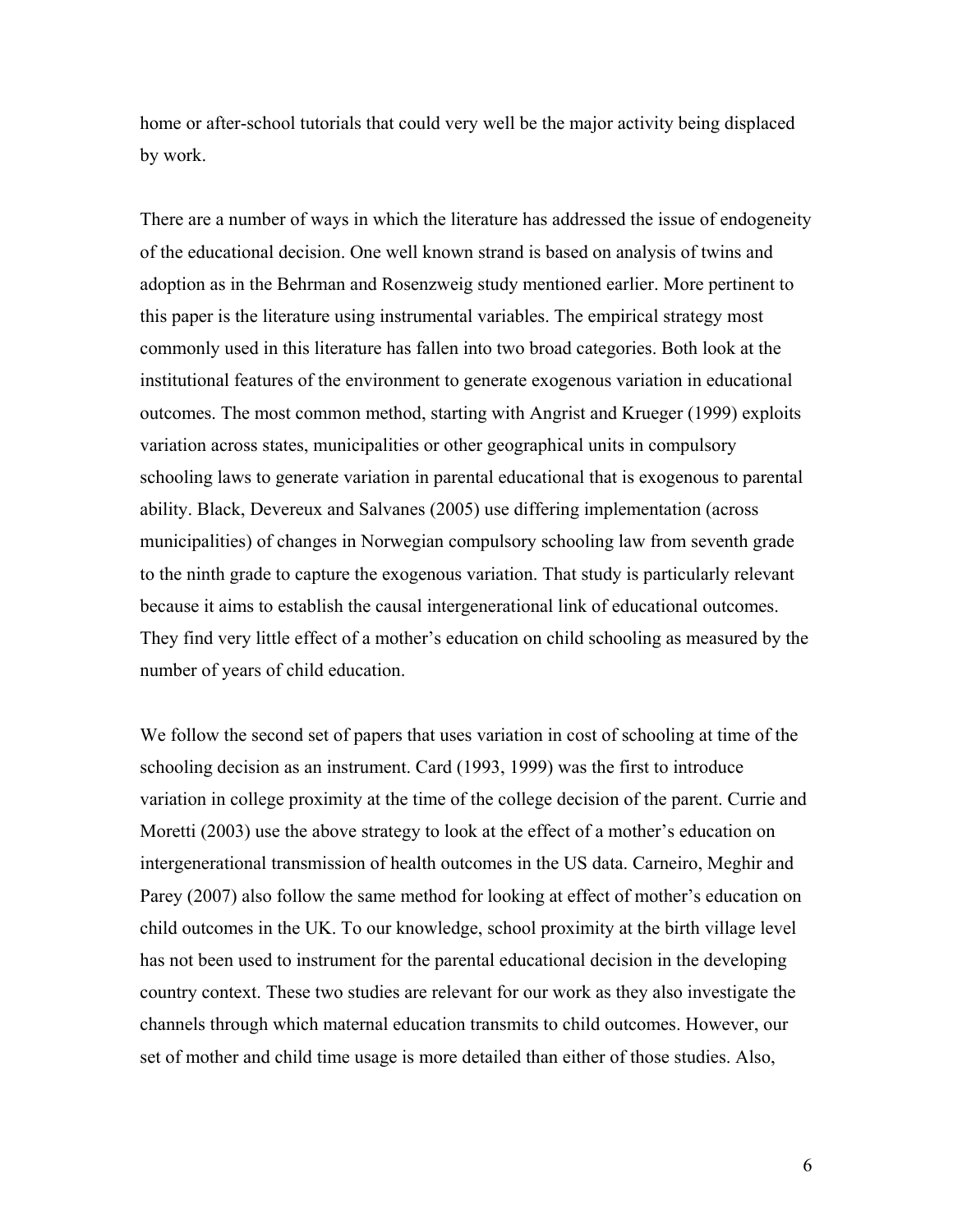their relevant margin of education for the mother also is going to college as opposed to any schooling in our data.

#### **Section 3:**

### **Data Description**

This paper uses a unique dataset on children from 112 villages in 3 districts of Punjab – which is home to 56% of Pakistan's population. The Learning and Educational Achievement in Punjab Schools (LEAPS) project was jointly undertaken by the World Bank, Pomona College and Harvard University in collaboration with the Government of Punjab. The study follows a panel of roughly 1800 households from 2003-2005. The estimation in the present paper exploit the cross-section from 2003. The sample villages are drawn from three districts – Attock, Faisalabad and Rahim Yar Khan. The districts represent an accepted stratification of the province into North (Attock), Central (Faisalabad) and South (Rahim Yar Khan). The villages were chosen randomly from the list of all villages with an existing private school.<sup>4</sup> The LEAPS survey also collected detailed parental and child time-use data. The sample size in the survey was 1844 mothers and their children aged  $5$ -15 in these households.<sup>5</sup> Table 1 provides the summary statistics for the variables used in the analysis. Distributions and more detailed breakdowns are presented in the figures.

### **Mothers**

1

76% of the mothers report not having gone to school at all and the mean years of their education is 1.34 and less than 10% go beyond the fifth grade. Detailed parental time use questions were asked of mothers. We focus on three categories—housework, paid work and time spent "looking after/helping children with studies". Both housework and paid work were further divided into sub-categories. Housework is the most important categories as far as time is concerned. Paid work is a key variable in discussing trade-offs with time spent at home and also in discussions of female autonomy in household

<sup>&</sup>lt;sup>4</sup> These villages are bigger and richer than average villages in these districts. However, it should be noted that about a third of the children in rural Punjab live in a village with a private school. See Andrabi, Das, Khwaja (2008) for more details on private schools in Pakistan.

<sup>&</sup>lt;sup>5</sup> We describe in detail further on that the birth village information was not available for all the mothers so the summary statistics are provided for the matched sample of 1561 mothers.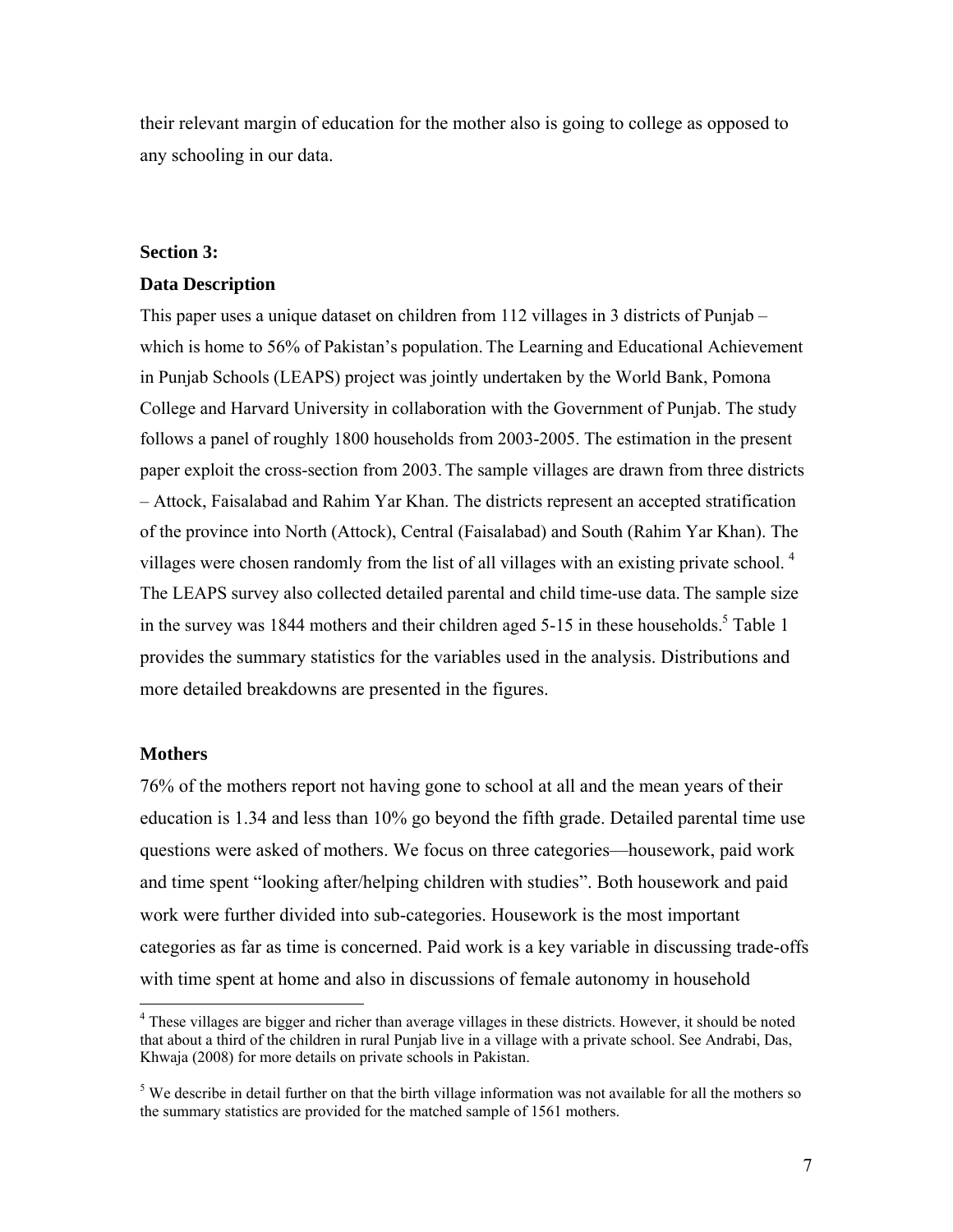bargaining models. Time spent helping with children's studies is the time dimension most relevant to our study.<sup>6</sup> Other categories were minor as far as time usage is concerned. The exception is the category for time spent on children's daily needs. On detailed questioning by the field surveyors from the mothers, maternal response was that unlike time spent on studying which is a well defined activity, time spent on children in the day is typically lumped together with housework and is confounded by many in the "other" sub-category of housework.<sup>7</sup>

 Figure 1 provides the kernel density of the three categories. House work is the highest time usage in all the activities. Women in these household spend on the average 9.3 hours a day in house work. A quarter of them do it for more than 12 hours a day and 10% for more than 14 hours. The  $25<sup>th</sup>$  percentile of the distribution is seven hours. Paid work, in comparison is little. While the mean minutes worked are 31 minutes per day, only 9.7% of the women report doing any paid work. Time spent on children's studies averages a mere five minutes a day and fewer than six percent of the mothers say they help their children in school work at all.

Figures 2, 3, and 4 provide some further breakdowns by education levels. Educated women do a little more house work (580 minutes vs. 551 minutes) and a little less paid work (27 minutes versus 32 minutes). This finding is greatly in contrast with the developed world, as mentioned in the literature review, where one of the research questions has been to assess the trade-off in the finding that more educated mothers work more. Uneducated mothers spend virtually no time (< 1 minute per day) helping their children in studies while educated mothers spend 20 minutes per day. 22% of educated mothers say they spent any time helping the children in their studies and the number rounds off to zero percent for the uneducated ones.

 6 The full list of categories is: Sleeping/Rest, Housework, Paid Work, Looking after Children, Looking after children's studies, Shopping, Sickness, Child Studies, Media Entertainment, Other Entertainment, Prayer/Religious, Other. House work and paid work are further broken down into detailed sub-categories.

<sup>&</sup>lt;sup>7</sup> We do our housework regressions both with and without this measure but it doesn't change any results. The housework numbers reported do not include this measure.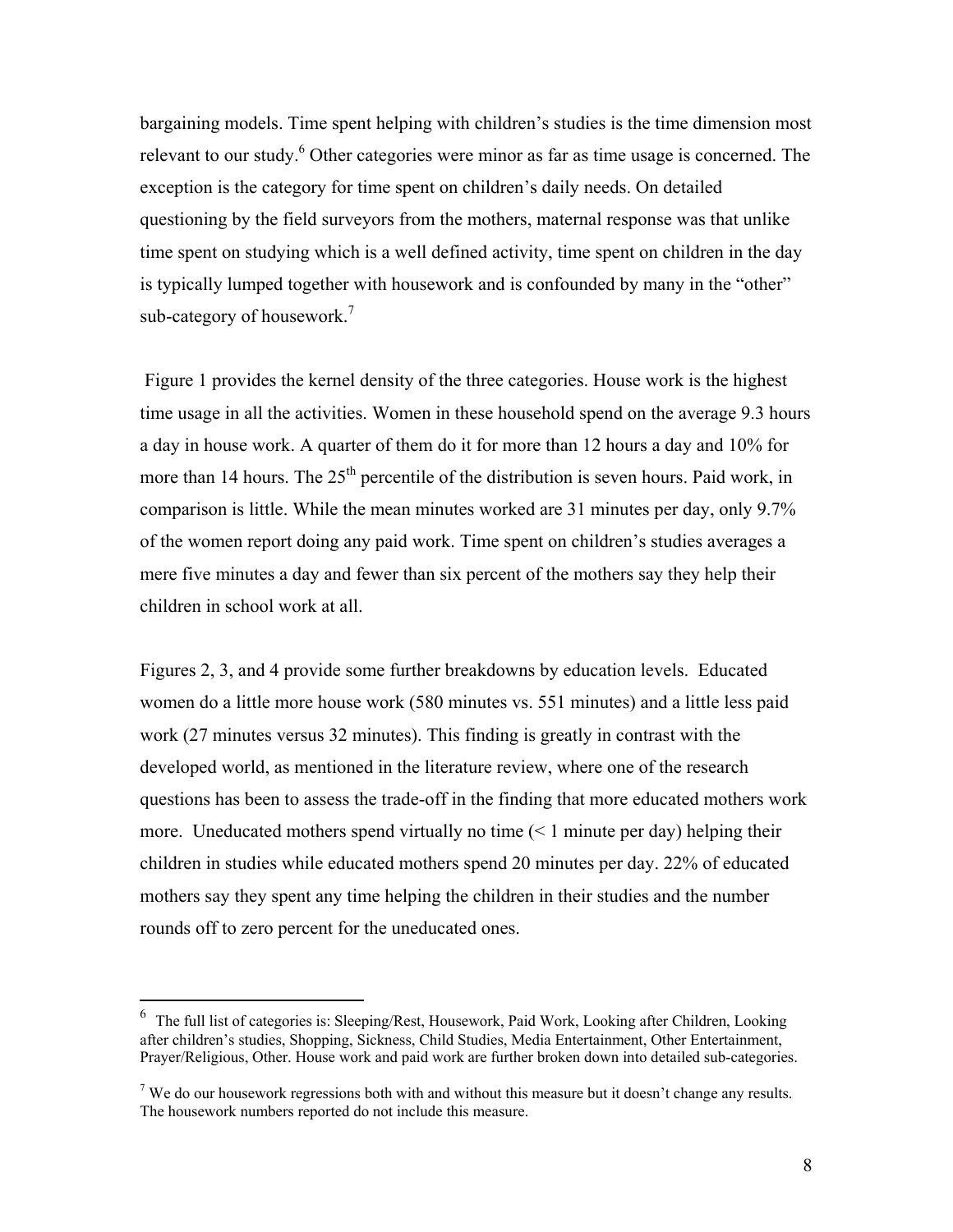Figure 3 breaks down house work into sub categories. The "other" is a residual category that includes tasks that are harder to define. The large time in this category for both educated and uneducated mothers (161 minutes for educated and 143 for uneducated) reflects the fluidity of a typical mother's day in the rural developing country. Cooking is the single largest category with educated mothers spending more time (256 minutes) on it than uneducated ones (221 minutes).

Educated mothers, however, do less unpaid farm work and tend less to livestock than uneducated ones. From the point of view of influencing children's effort in school work, it might be misleading to include in house work, tasks done outside the house. Equivalently, there might be some paid work that is being done within the boundaries of the home. The next figure divides task done inside the house from those done outside. Mainly, farm work, livestock and unpaid outside non agricultural work are added to work done outside the house and household paid production (a minor time usage on average) is added to paid work done inside. It doesn't change the pattern very much. The finding therefore that educated women do more housework is robust to different specifications.

#### **Children**

The sample size is children aged 5-15 in these households. The mean age for a child is 10 years and 47% of the sample is female. Enrollment statistics one generation later are much improved. The overall child enrollment is 66%. Given the private school revolution in rural Pakistan, 70% of the children go to public schools. We look at four categories of child time. Time spent on studies includes preparation for school, doing homework and after school tutorials. Play time is defined as unstructured, not explicitly monitored, leisure time. Paid work and housework follow the usual definitions. Play is the largest component of the household day for the children averaging 167 minutes, followed by study time which comes in at 115 minutes per day for all children. Restricted to enrolled children only, average study time goes up to 150 minutes per day. House work and paid work come in further down in time usage averaging 56 and 12 minutes respectively. This is important to keep in mind as the child's play time can pick up the "slack" over any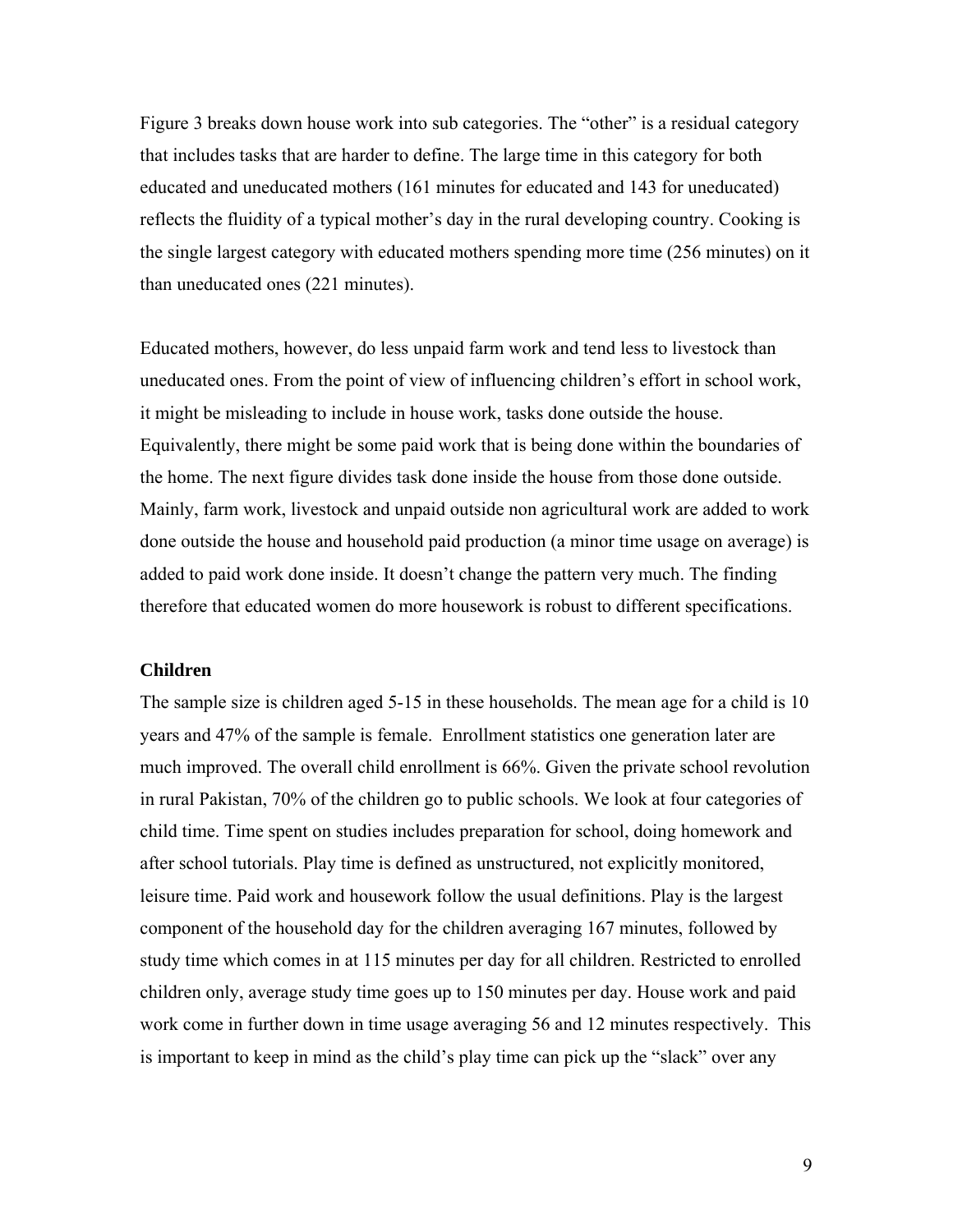changes in enrollment or time spent in school work. Even enrolled kids have play time of more than 150 minutes per day.

Enrollment, school choice and time usage patterns are quite influenced by age in rural areas. Figures 5 and 6 break down child variables by gender and age. As is well known, Girls enrollment is lower than boys and both show a familiar hump shaped pattern seen in many developing countries. Enrollment for both boys and girls peaks at around 10 years of age. Girls, however, show a much sharper drop after age 10 and enrollment at age 15 less than half of that at age 10. A gender gap in enrollment still exists on the average with boys at 73% and girls at 57%. School choice between public and private shows a similar pattern up to age 10 but then girls public school enrollment drops sharply. Detailed analysis of enrollment and choice is beyond the purview of the paper, but out companion work, Andrabi, et. al (2009) discusses this pattern in more detail.

Child time breakup also shows some interesting patterns. Girls do more housework than boys on the average. However, until ages 9-10, the housework trajectory moves slowly upward for both boys and girls and is quite similar but past that age, girls' enrollment drops and housework increases dramatically. Play time falls with age and the slopes for both boys and girls are quite similar. Older girls after the age of 10 substitute play with housework while boys are doing a bit more paid work as they get older. Study time increases with age and the pattern is similar for both boys and girls.

There are four things to take away from the above. First, in spite of other activities, there is considerable play time for girls and boys. Secondly, the child study time numbers combined with the low numbers for involvement in child study time for mothers suggest that mothers even when not directly involved in a child's home studying are definitely creating a space for these children to be able to focus on their work. The issue of large amounts of time spent at home doing housework is important to note here. Third, the issue of increasingly large amounts of house work for teenaged, un-enrolled girls demands a separate, more focused explanation outside the scope of this paper. Finally,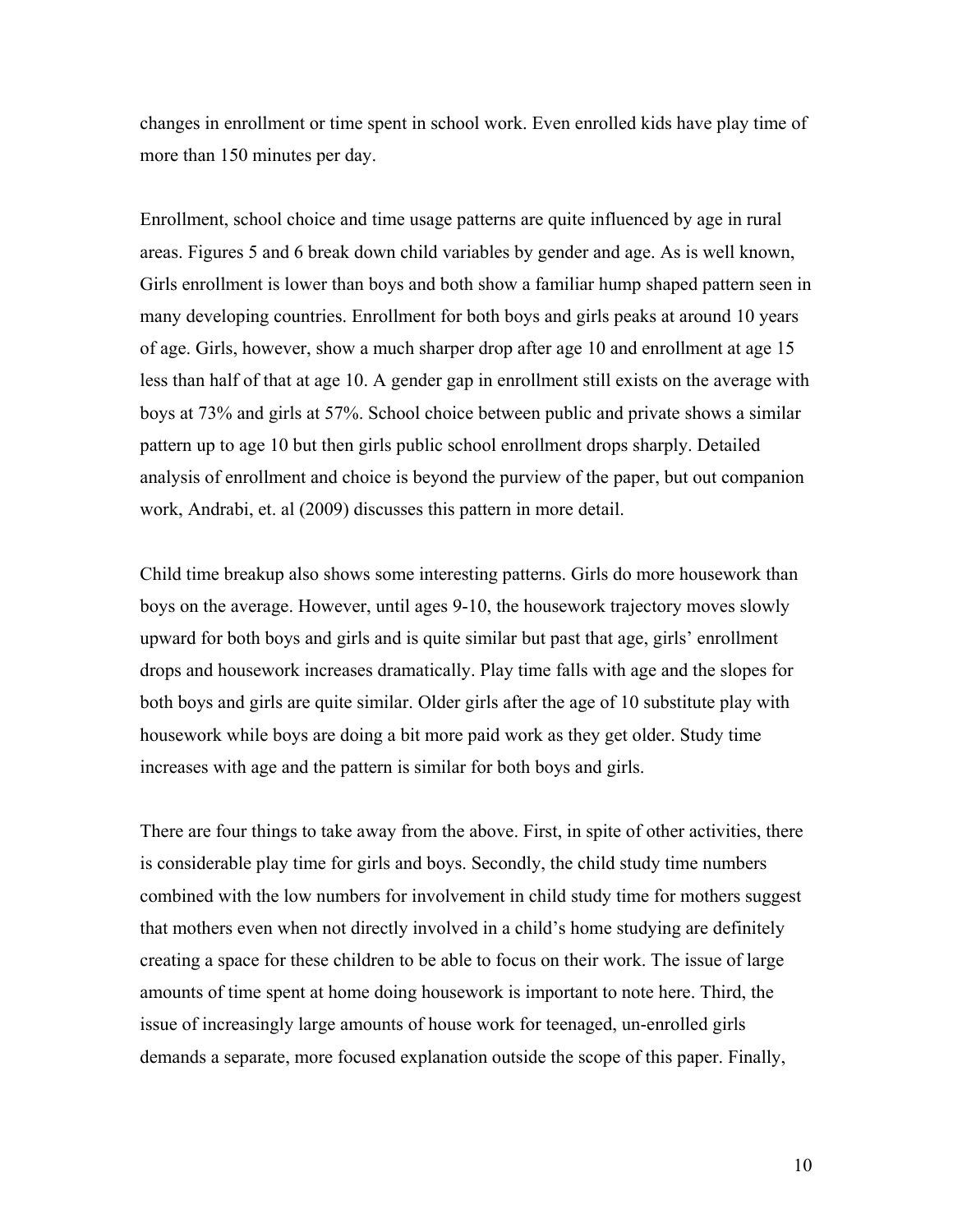paid work does go up with age for boys but its magnitude is considerably smaller than both play and home studying. Kids are both idle and studying.

We have taken a broad descriptive sweep of the home work, leisure and learning environment in this section. For the rest of the paper, we ask a narrower question. Is this environment significantly different in households with educated mothers? We spend some time discussing the question of endogeneity of the mother's education and then estimate a causal impact on the outcomes and channels discussed above.

### **Section 4:**

### **Econometric Specification and Identification strategy**

We need variation in a mother's education that is exogenous to her ability to identify the causal effect of her education on child outcomes and on her own time usage and activities within the household. Our instrumentation strategy follows an established literature first proposed by Card (1999) to look at whether a mother had access to a school in her *birth* village at the time of her enrollment decision. We obtain the birth village using verbal recall in interviews with mothers, and then match this with the census directory of villages, the national census of schooling conducted by the Government of Pakistan and the Educational Management Information System data collected by the Government of Punjab and the National Education Census 2005. This allows us to get the year of formation of schools in all villages in Pakistan.

 There were some issues with matching mother's birth village to the population census and schooling data bases. About 15 percent (283 out of 1844) of the mothers remain unmatched because their birth villages were not identifiable in the census directory. The unmatched villages result primarily due to two reasons. First, the English spelling of the village name can be misspelled and therefore all attempts at matching it to the census directory fail. Secondly, some mothers give their village name as a residential location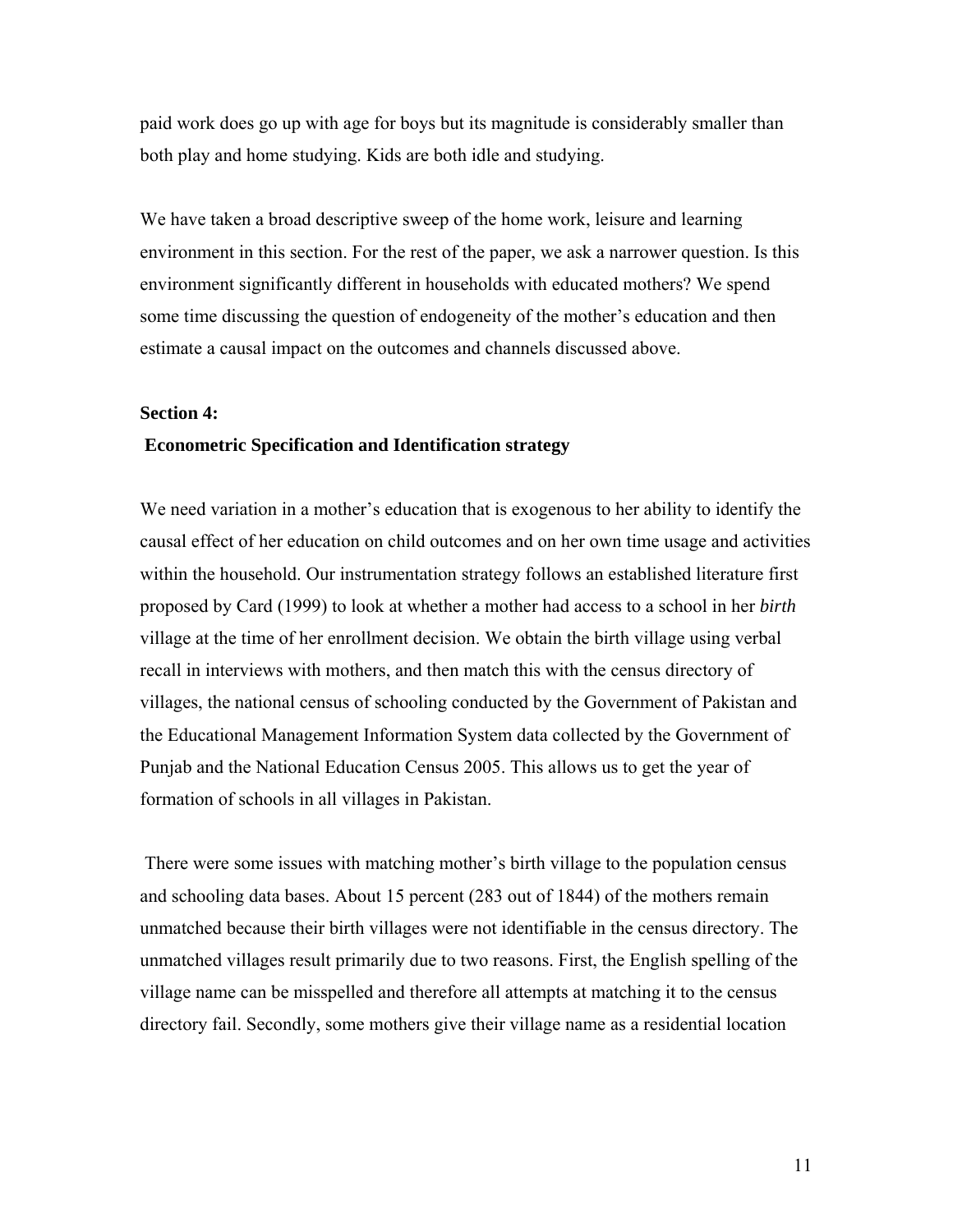that is smaller than the official census village designation.<sup>8</sup> However, we think that this matching problem is random and not systematically tied to any particular village characteristics. Table 2 provides the means for some characteristics for the matched and the unmatched sample. For all the variables, the differences are small. Only age differences are significant at the 10% level but they too are small (.83 years for mother and .2 years for children). In the matched sample, our mothers are split roughly 50-50 between those living in the same village they were born in and those born outside the current village. The full sample has 56% of mothers born outside the village.

Our sampling strategy constrains us considerably as all the sample villages (by construction of the sample) have schools present currently. Fortunately, two important institutional aspects of the educational setting in Pakistan help us achieve identification. First, Pakistan does not have universal school coverage in the rural areas. Village coverage has been steadily increasing over the last thirty five years. Moreover, construction ramped as a result of the Government of Pakistan's sixth five year plan in the early 1980s. Therefore, we get part of the identification from mothers who have a different birth village (approximately 50% of the mothers in the sample) than the current village. But, because of school construction over time, we also have women of differing ages living in the same village that they were born in who have had differential access to schooling at the time of their enrollment decision.

Secondly, as a matter of policy, the Government of Punjab schooling system is segregated by gender at all educational levels. Girls' schools are prevalent to a lesser degree and are generally of a later vintage than boys' schools and therefore allow us to get more within current village variation in the data.

Our econometric specification for the first stage is as follows.

 $\overline{a}$ 

<sup>&</sup>lt;sup>8</sup> The Surveyor General of Pakistan mapping information on localities does not follow the census village designation and has many localities marked that are not in the census list. A digital village area map for Pakistan does not exist!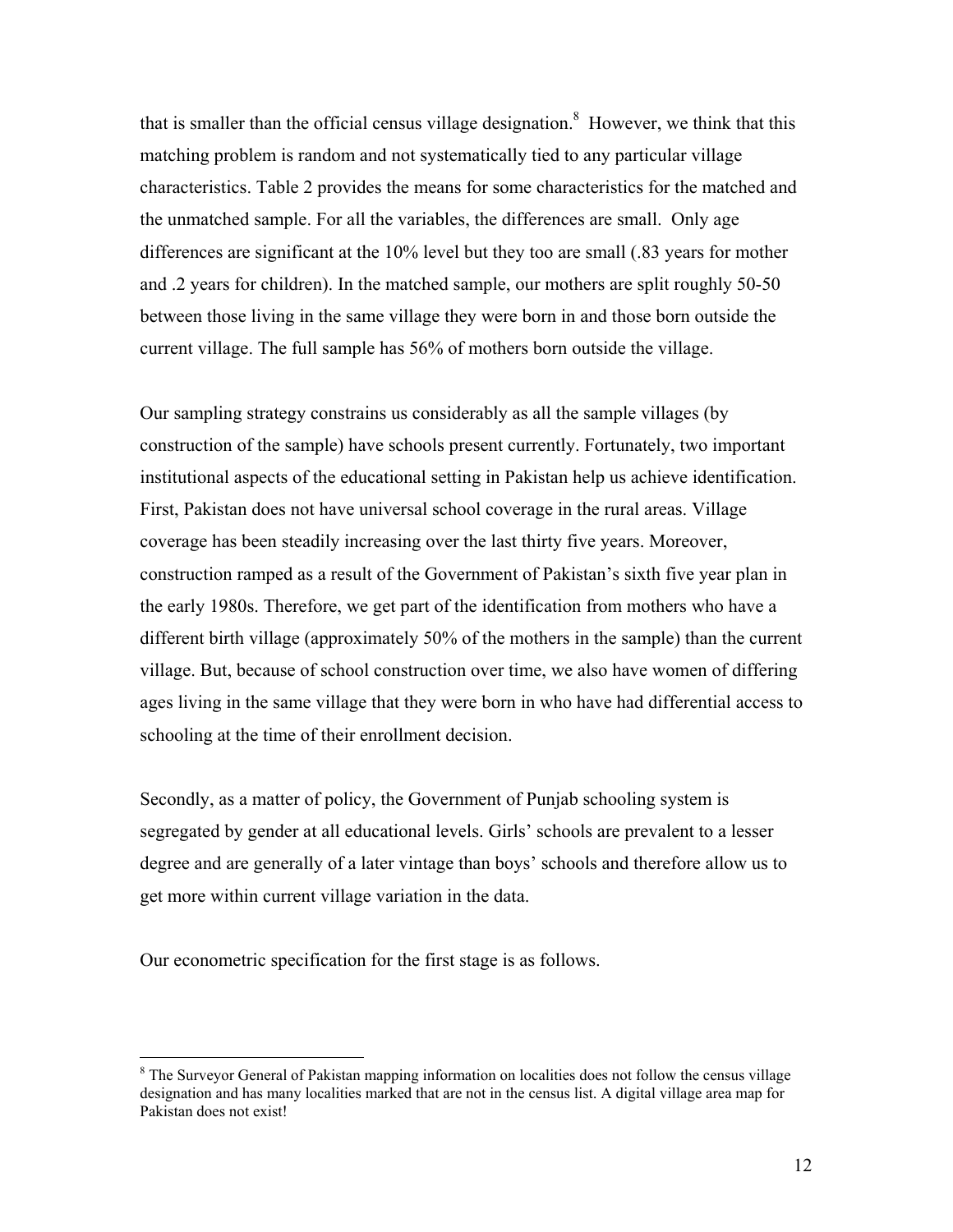### *MotherEducated* = β<sup>1</sup> + β2 *GirlsSchoolPresent* + β3 *AGE* + β<sup>4</sup> *BirthTehsil*+ + ε (1)

We use an age cutoff of 7 years for a mother to be classified as one with a girls' school present. Government of Pakistan uses six years as its normal school starting age but there is considerable delayed enrollment so seven years is more reasonable. One cannot pick too high an age cutoff, as stated earlier, the enrollment window for girls in rural Pakistan is quite short. Our results are robust to small variations in the specific cutoff and having an age cutoff up to 9 years does not change the results significantly.

The expansion in school construction over the last three decades implies that younger mothers would systematically be more exposed to a school when they were of school starting age. Since other changes in the environment affecting enrollment were taking place over time, age should be controlled for directly as well in our first stage for our instrument to have validity. We therefore put in a complete set of mother age indicator variables. We control for the tehsil of birth fixed effects. The tehsil is an administrative unit one level below the district, equivalent roughly in size to a US county. For information, the province of Punjab has 34 districts and104 tehsils in the latest (1998) census. As roughly 50% of our mothers were born in a different village, we have 72 different tehsil fixed effect dummy variables. Given the sample size, going one level down to the village for fixed effects would leave us with very little within village variation.

This is a reasonably demanding econometric specification and we believe that any residual variation left over in a mother's educational outcome is not systematically related to her unobservable characteristics. The results of the first stage are given in Table 3. We only report the result on the school present variable. The first column uses mother's years of education as a dependent variable. The next three columns use the binary variable whether a mother is educated as the dependent variable. The binary variable is the one we use for our second stage regressions as the relevant margin is whether a mother is educated at all. In any case, we have run all our regressions with the

13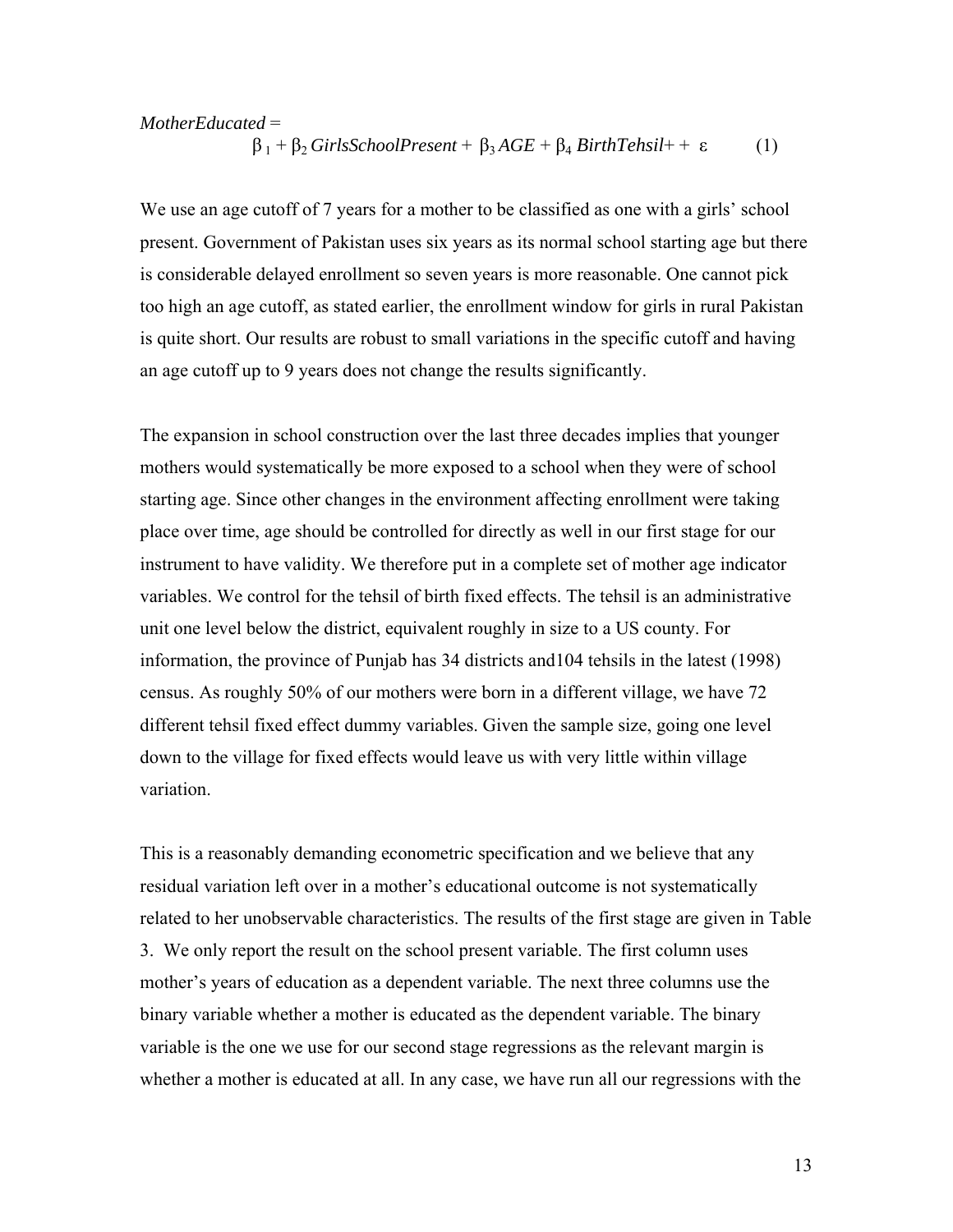continuous variable and all our results go through. Columns 2, 3, and 4 run the regression at mother level, the enrolled child level and all children level to match the different levels of second stage regressions. Column (1) shows that having a girls school in the birth village increases a mother's years of education by .55 years. Given that the average years of education is 1.4, this is a large increase. Columns (2), (3) and (4) show that the having a girls school in the birth village increases the likelihood of a mother being educated by 10.44, 12.19 and 10.95 points respectively. The increased probability is both statistically significant and of a large magnitude as the average likelihood of these mothers being educated is.24. The instrument is not weak as the F-statistic are 14.07, 13.67 and 14.55 in the three specifications we use in the second stage

Even though controls for mother's age and tehsil fixed effects should in principle take care of the exclusion restriction, we can argue more against the point that there still exists residual variation correlated with certain unobservable characteristics. We present some falsification tests in Table 4 that we believe show the validity of the instrument.

The first validity test divides villages into three categories—those that got a girls school by age 7, those that got between the ages of 8-15 and those that got them after age 15 or never got one. Given the enrollment drops that one sees once girls go past the age of 10 seen in our data, the instrument validity should mean that getting a school after the relevant age should not have any effect on enrollment. Column (1) shows that the mother born in a village that got the school by age seven is 8.8 percentage points more likely to attend than one that got the school in ages 8-15. This difference is statistically significant at the 1% level. The difference between mothers born in villages that got after age 15 and between ages 8-15 is statistically insignificant. An associated test, shown in column (2), drops those observations where girls got a school by age 7 and compares those who got between ages 8-15 versus those that got it after they had crossed 15 years. The difference (-.0388) in these two categories is small and insignificant.

The second test reflects the segregated nature of girls school provision in the province of Punjab. If one thinks that unobservable village level political economy or some other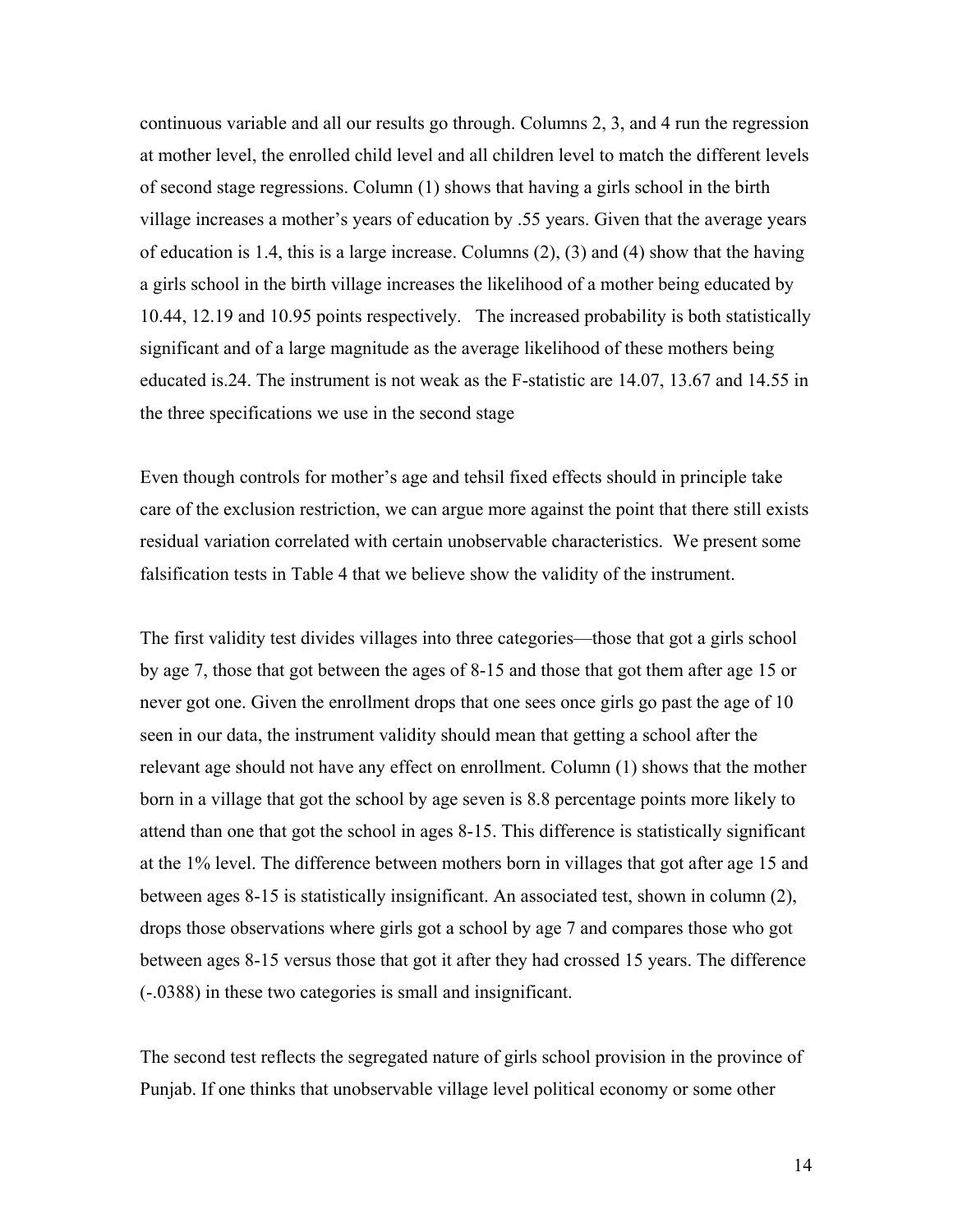factors that brought a girls school to the village could also affect girls' education through other means than the presence of a school, then our instrument would be invalid. Since the process of setting up boys schools could follow a similar but independent process of setting up, then at least some of the same factors that (and possibly can affect girls education) lead to creation of a girls school, should also be present in villages with boys schools. Column (2) of Table 4 presents the effects of the presence of a boys school in the village by age 7 on the mother's education. The coefficient is small (-.0505) and not significantly different from zero.

### **Results**

In the second stage, we will be looking at child's time usage in various activities including studying and other education related activities in the house and enrollment and school choice decisions. For the mother we look at mother's time usage in paid work, housework and in helping her children in studies, as well as her responsibility in educational decision making.

The outcome regressions are as follows.

#### *MotherOutcomes* =

$$
\gamma_0 + \gamma_1 \text{ MotherEduced} + \gamma_2 AGE + \gamma_3 \text{BirthTehsil} + \xi \tag{2a}
$$

Equation (2a) is a mother level equation. The variable *MotherEducated* is instrumented using the first stage regression (1) and is run as 2SLS. *SchoolPresent* is the excluded variable from equation 2a. *Age* and B*irthLocality* are the same variables as in the first stage and are in the second stage regression because of their potential direct effect on the child level outcomes.

Equation (2b) is run at the child level and adds a fullest of indicator variables for child age and a dummy variable for child gender to the right hand side. The child specific variables are subscripted. As the system is run as 2SLS so the child related controls are also added to the first stage regression.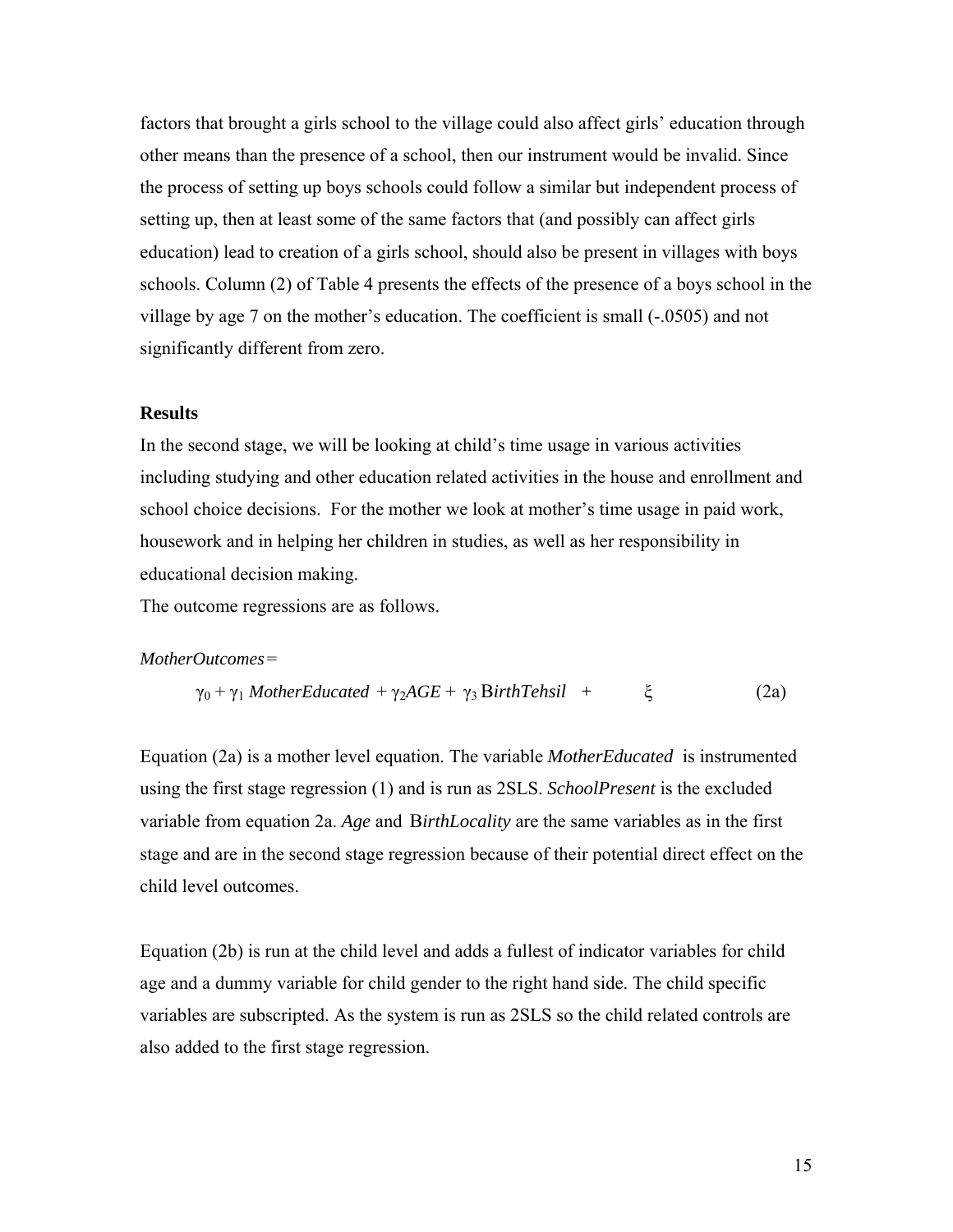#### *ChildOutcomes* =

$$
\alpha_0 + \alpha_1 \text{ MotherEduced} + \alpha_2 AGE + \alpha_3 \text{BirthTehsil} + \alpha_4 AGEc + \alpha_5 FEMALEc + \upsilon
$$
\n
$$
(2b)
$$

We first examine school enrollment and school choice results, followed by mother's time use, then child's time use and test scores. Columns (1) and (2) in Table 5 presents the OLS and IV results on enrollment; Columns (3) and (4) similarly do so for school choice. Columns (5) and (6) and (7) and (8) look at whether the mother was responsible for school choice and school enrollment. The mother responsibility questions were asked of enrolled children only. In the OLS regressions, children of educated mothers are 17 percentage points more likely to be enrolled and 19 percentage points less likely to be in a public (vs. private) school. In the IV specifications, the results completely disappear. The coefficient on the enrollment result falls to .01 and on enrollment to .04. The standard errors increase as well. Similar results are reported in the literature, e.g. Black, et. al (2007) where, controlling for selection, the effect of parental education falls dramatically pointing to selection into maternal education. .

In our case, the outcome results are consistent with the decision making results. In both the OLS and IV regressions on whether the mother is the person principally responsible for the enrollment and school choice decision. Mother's education does not matter. In both these cases (columns 5-8), the coefficients in the OLS are small and insignificant and the coefficients in the IV are not much different from those in the OLS; they are also small and with large standard errors.

On mother's time usage, we had looked at house work in different ways. For the regressions, we examine the effect of maternal education on work done inside the house, work done outside the house, paid work, and time spent with child on helping with study. The OLS results on work done inside the house and done outside the house are similar to the sample means presented earlier. Educated mother do 52 more minutes of work inside and 47 minutes less outside the house. Both of these differences are significant at the 1% level. In the IV specification, the magnitudes of the coefficients fall to 29.6 and -38.9 respectively. The estimates moreover become more imprecise as standard errors increase.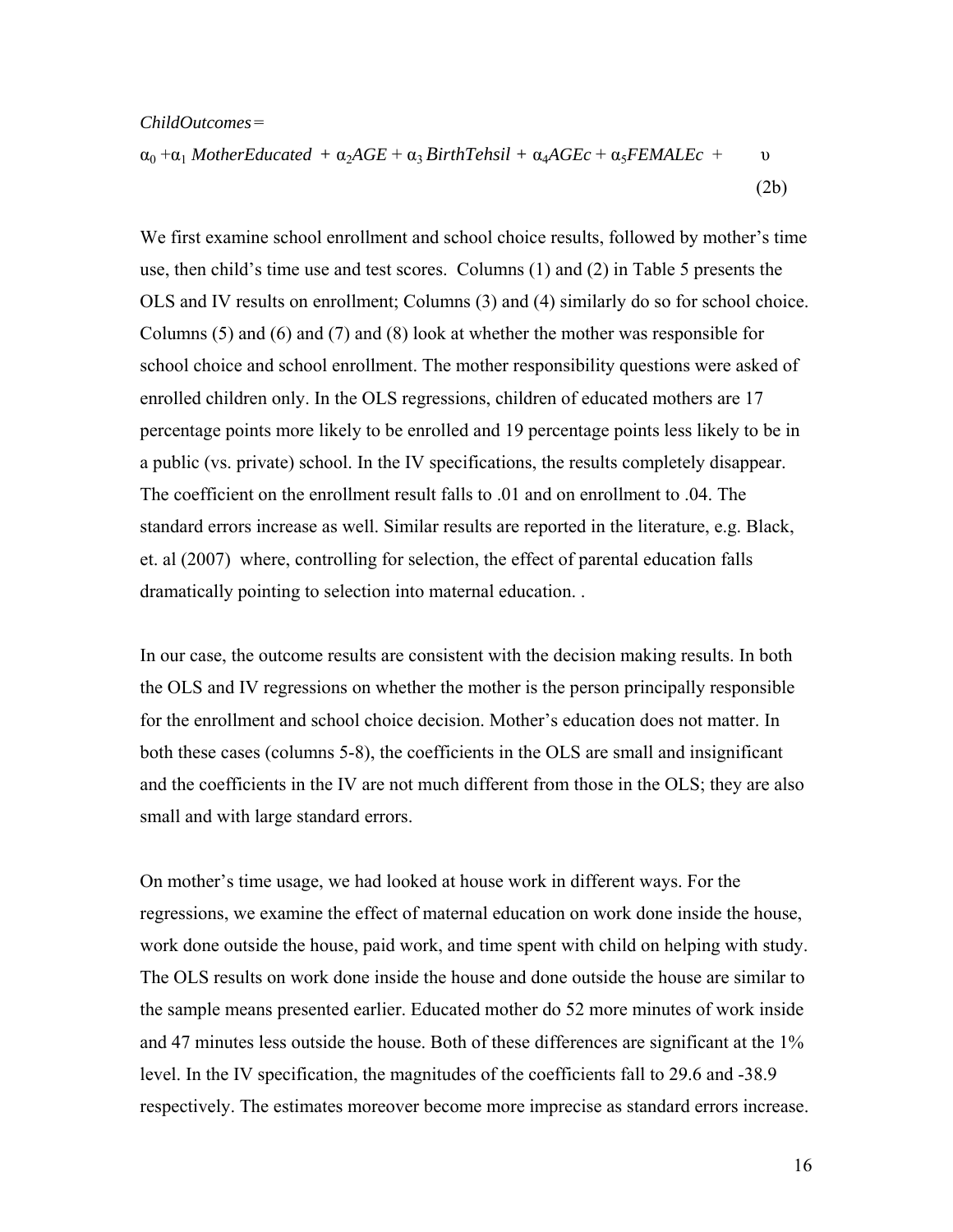On the paid work front, the IV coefficient jumps up to 51.07 from -.32 but once again, due to large standard errors, the estimate is not significantly different from zero. On mother's time helping the child both the OLS and IV have similar magnitudes 19.5 and 18.5 minutes more time spent. But the standard errors increase so that the significant OLS difference does not remain so in the IV specification.

Thus on mother's time one is left to conclude that difference between educated mothers and uneducated ones on the time dimension are too imprecisely measured to make any fine statements. The differences on housework even though not significant are still small (29 minutes) compared to the sample average of 560 minutes. These results have interesting similarity to the recent findings on US historical data in Ramey (2008) who finds very little change in women's housework time over the last century. The results are in the same vein as Behrman and Rosenzweig's (1999) work on the importance of mothers in home schooling children. In the developed country literature, the main tradeoff for mother's education in terms of time spent with a child in school work comes with the increased labor force participation that education generates. In this context, the tradeoff does not exist as there is little change in hours worked inside the house. Of course, the other side of the tradeoff, higher income earned, is also not present in this case. However, as noted, the increase in time spent by the mother in child studies—18 minutes-- is not that large and too imprecisely measured.

In addition to the mother's time use, we also collected data on children's time use. Time use questions were asked of all kids in the household. Table 7 presents child time spent on study time as well as play time, housework and paid work. The most remarkable finding in this paper is the extra time spent on education related work by enrolled children of educated mothers. The OLS results had an increase of 17.8 minutes per day. The IV estimate for enrolled kids is 73.6 more minutes per enrolled child per day. While the standard errors do increase, the result is still significant at the 10 level. The increase in the IV coefficients is noted by many observers using such an instrumental variable strategy. Card (1999) provides a justification; those that are affected by the instrument,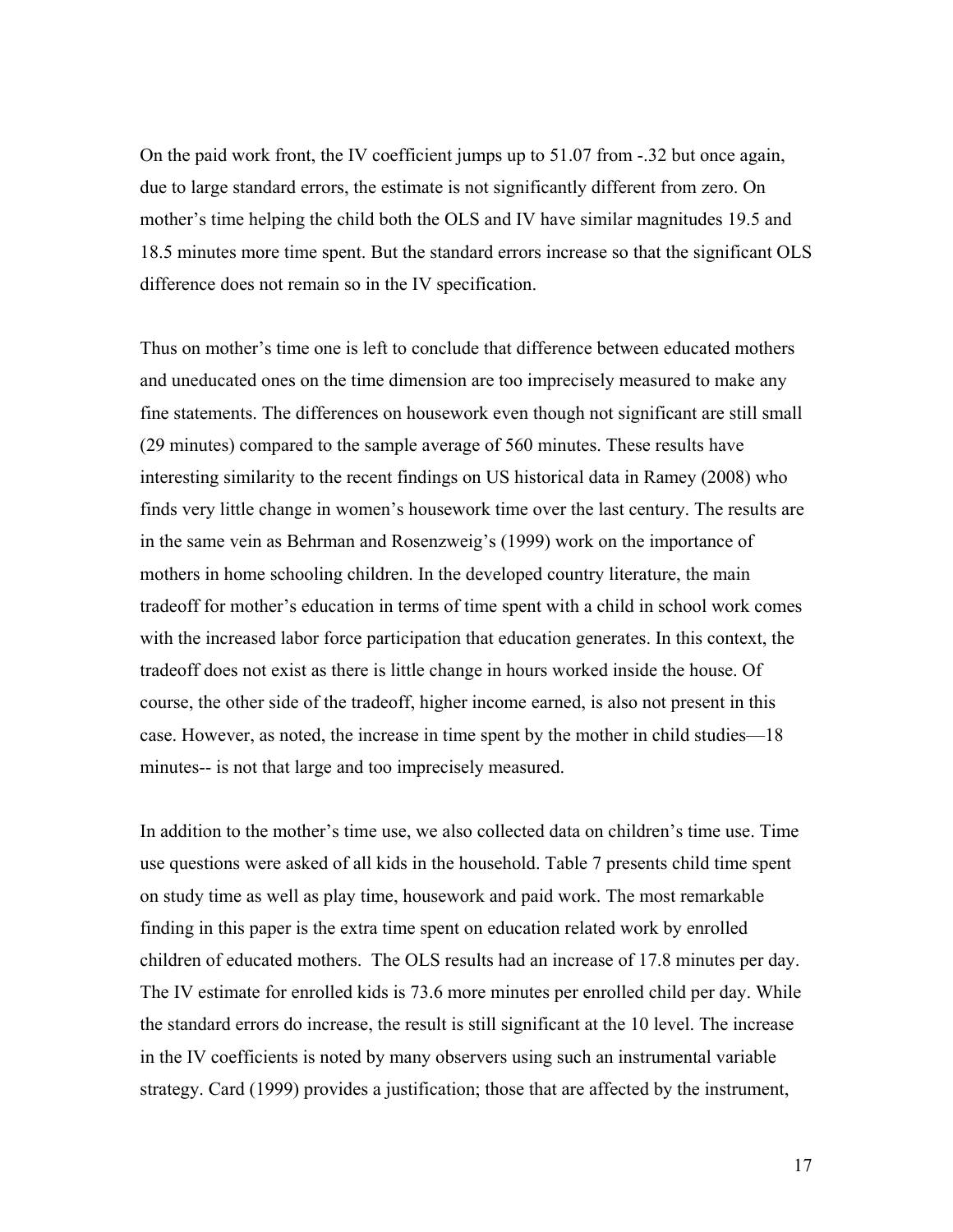the compliers, are the ones who would not have gone to school in the absence of the instrument.

Play time, paid work and housework time for children do not significantly change with mother's education. Play time is smaller by 39 minutes in the IV specification but is imprecisely estimated so is not significant. The same goes for paid work. In both play and paid work, the point estimate in the IV is larger than the OLS but so are the standard errors. The house work differences are small in the IV (2 more minutes) and insignificant.

The child time usage has shown one striking result—that of children of educated mothers increasing their study time by 73.8 more minutes. This is equivalent to moving a child from the  $25<sup>th</sup>$  percentile in the study time distribution to the  $75<sup>th</sup>$  percentile. The result becomes important if it translates into greater learning gains for these kids as well. We now turn to test scores to do precisely that.

### **Test Scores and Mother's Education**

1

Children in all the schools in the sample villages were tested in English, Urdu and Mathematics. We use IRT test scores in all three subjects as an outcome variable. The tests were scored by the authors using Item Response Theory so that the scale has cardinal meaning.<sup>9</sup> In the previous specifications, we focused on child and maternal outcomes that were collected through the household survey in the same instrument that collected maternal education and the birth village of the mother. In contrast, our data on cognitive outcomes is observed only in tests administered at the school. We manually matched the children who were tested in the school to children in our household survey, eventually yielding a sample of 716 children for whom we have both test-scores and household survey data. The key econometric issue that this poses, in addition to that arising from the selection into maternal education, is that the children for whom we

<sup>&</sup>lt;sup>9</sup> Preserving cardinality is important for longitudinal analysis since many other transformations, such as the percent correct score or percentile rank, are bounded artificially by the transformations that describe them. By comparison, IRT scores ensure that change in one part of the distribution is equal to a change in another, in terms of the latent trait captured by the test. All items were modeled using the three parametric logistic (3PL) item response function and estimated using BILOG-MG.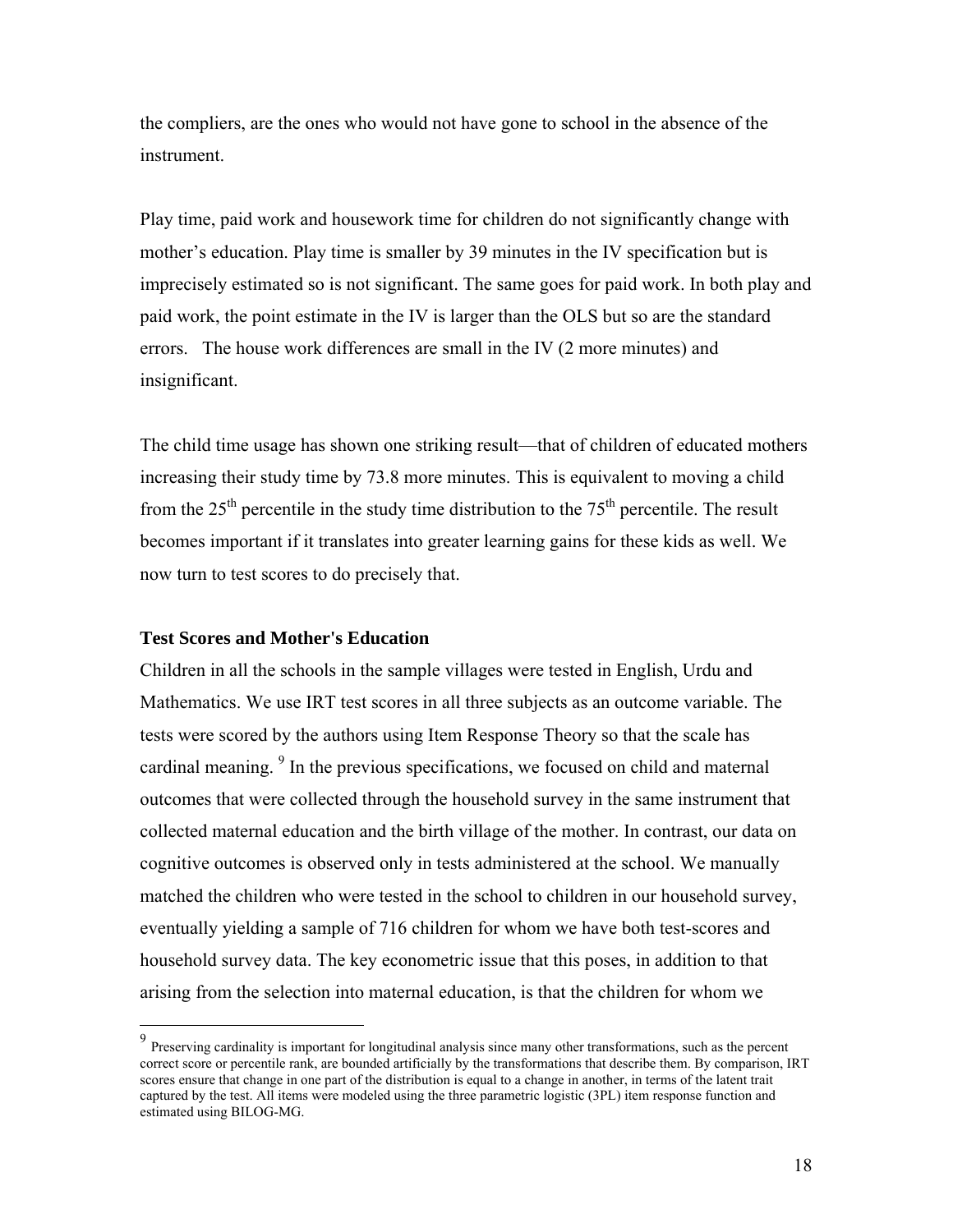observe test-score data may systematically differ from children for whom test-score data are not available. This arises both because some children are not enrolled, but also because children may be absent on the day of the test (10 percent of all children in the relevant grade were not administered the test due to absenteeism). Therefore, IV specifications followed for other outcome data without missing data may be biased if such selection is not accounted for.

Following Angrist (1996), the test-score equation is determined through a linear equation conditional on the existence of a test-score observation and a censoring equation indicating whether the test score is missing. Thus, although presence of a school is a valid instrument for maternal education, it is not a valid instrument in equation for selection into the test scores. There are two potential solutions.

One approach is to follow Heckman (1978), if we assume that are jointly normally distributed, homoskedastic and independent of the instrument, we obtain the familiar "mills-ratio" as the relevant expectation function conditional on participation. This millsratio is then directly included in test score equation as the appropriate selectioncorrection.

An alternative approach, proposed by Heckman and Robb (1986) and developed by Ahn and Powell (1993) uses the "control-function" approach, where we condition on the predicted probability in the test score equation. In essence, this method proposes to estimate by using pair-wise differences in for two children (in our case) for which the non-parametric probability of participation is very close. The approach is implemented by first estimating the censoring equation directly, and then including the predicted probability of participation (and its polynomials) as additional controls in the test score equation.

Specifications using Heckman's selection model and the "control function approach base identification on the non-linearity of the selection equation (see Duflo 2001 as an example). Augmenting the instrument set with potential candidates that are correlated to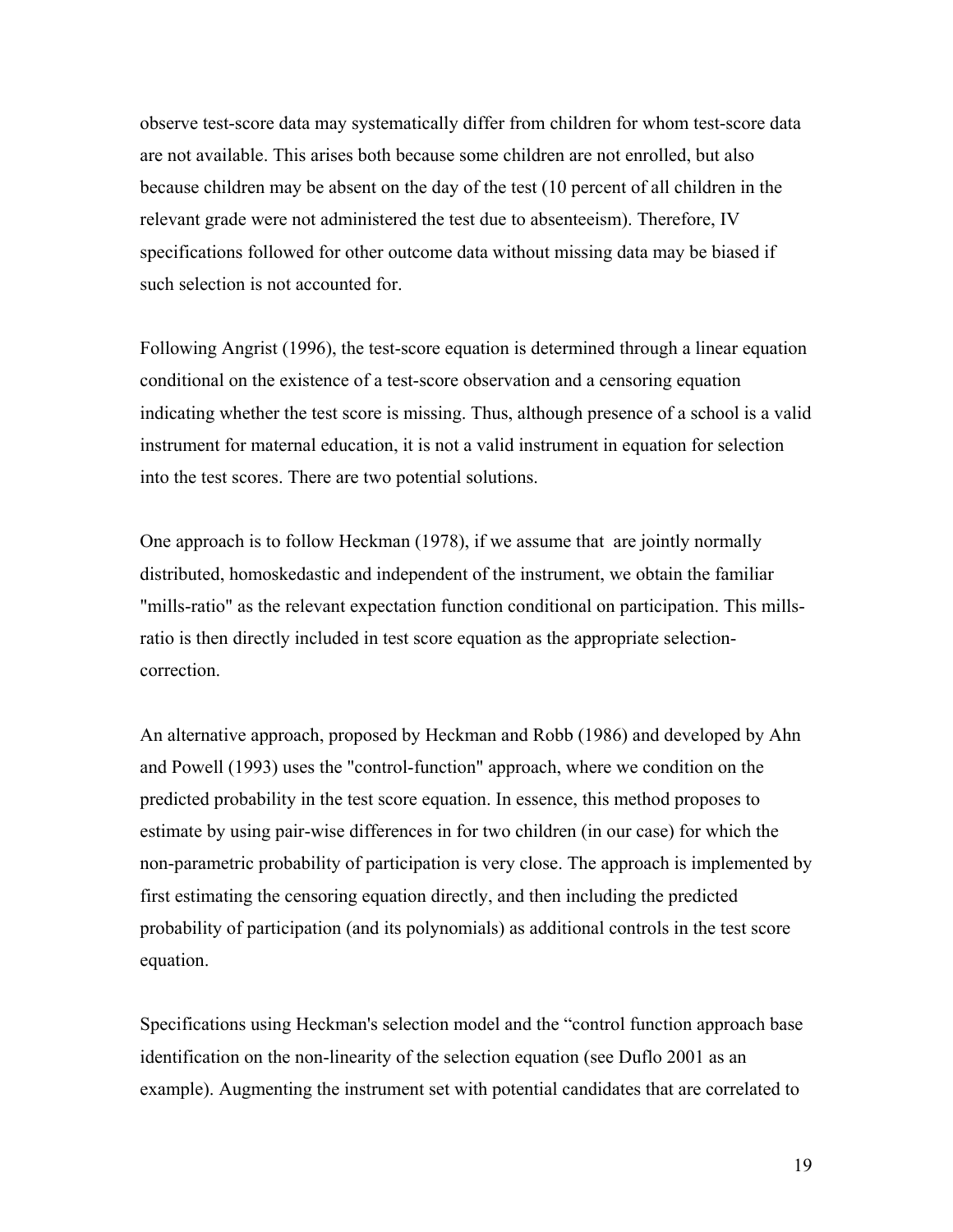the probability of being tested in school but uncorrelated to the test-score itself can help in identification and the efficiency of the estimator. Following a large literature on the distance to school as a determinant of enrollment and absenteeism in Pakistan (see for instance Holmes (2003)), we propose using the distance to the closest eligible school as an additional instrument in the selection equation.

To construct this distance variable, we collected geographical coordinates of all households in the household survey as well as the coordinates of all schools in the village. We then computed straight-line distances for every household-school pair and computed the minimum distance to an eligible school, incorporating both the level of the school and its gender status (boys only, girls only or coeducational) as well as the gender of the child. The distance to the closest eligible school is a strong predictor of enrolment, and of concern for us, larger distances also make it more likely that the child was not tested in the school as part of the testing exercise.

The results from this exercise are presented in Table 8. Columns 1-3 present specifications based on the Heckman correction while Columns 4-6 present results using the control-function approach. As before, all specifications include a full set of dummies for mother's age as well as the birth tehsil (county); in addition, we include additional controls for the age and gender of the child. We find a strong causal effect of maternal education on child-test scores in the subjects of English and Urdu, with children of mother's with some education reporting test-scores at the end of Grade III that are 0.31 standard-deviations higher than those of children whose mothers report no education at all. This impact is significant at the 1 percent level of confidence. The effects are smaller for Mathematics, and suggest a 0.22 standard-deviation boost for children with educated mothers; significant at the 5 percent level of confidence. These results appear to be robust to the methods used to control for selection with similar qualitative and quantitative findings from specifications that account for selection by specifically controlling for the probability of selection (Columns 4-6). The non-parametric approach yields almost identical coefficients.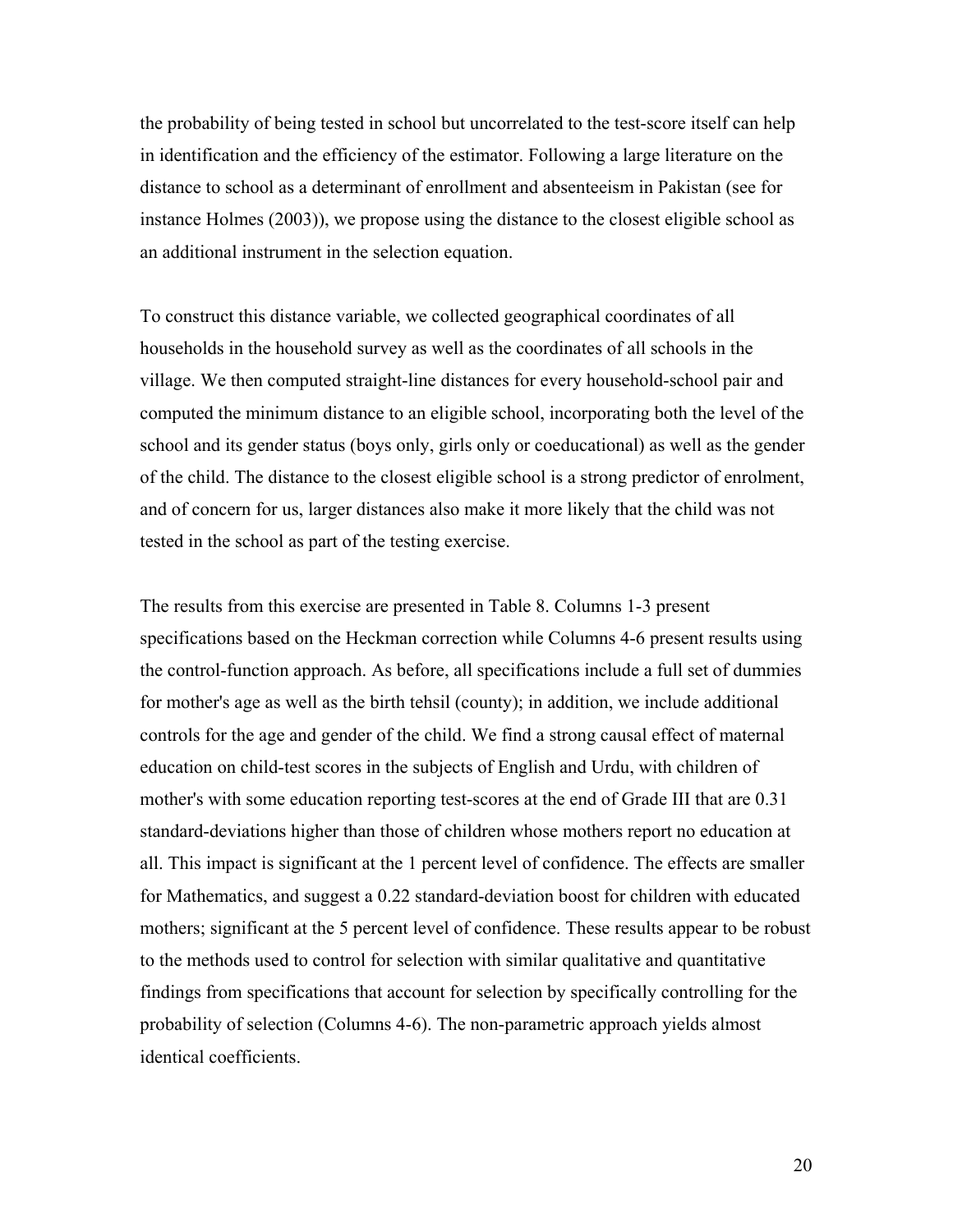The learning impact of mother's education is comparable and indeed in many cases greater than the impacts of widely reported experimental interventions. The language effects in our sample are greater than the language effects in the Balsakhi and the CAL program reported in Banerjee, et. al (2007). The Math score is comparable to the learning –incentives experiment in multi-subjects reported in Kremer, et. al (2003).

While effort and test scores are both endogenous variables, still a positive correlation between them would be suggestive of a direct link. Increasing child study time by one hour increases the language test scores .08 of a standard deviation.

### **Section 5: Conclusions**

This is the second of two papers looking at the effect of female education on education in a context where labor markets for women are severely under-developed, transportation costs are high, and education levels for women are low. In the first paper (Andrabi, Das, Khwaja, 2007), we showed that the combination of these factors implies that the supply of schooling at the very local village level is upwards sloping and therefore investments in secondary education for women leads to a greater supply of teachers, and consequently, a larger supply of private schools. This established an intergenerational linkage for female education in secondary schooling through the supply curve. Consistent with results from the United States, the results also suggested the presence of a significant subsidy to education as a result of the under-developed market for women's labor.

Here, we used the same environmental context to look at whether under-developed female labor markets also affected outcomes at home. Again, consistent with findings from the literature, we find that they do. However, our channels are very different from those proposed previously. While we confirm Behrman and Rosenzweig's intuition that in low-income countries education for women does not lead to more work-hours, we are also able to show that the additional time that mothers spend with children as a result of more education is quantitatively small. Where mother's education really seems to matter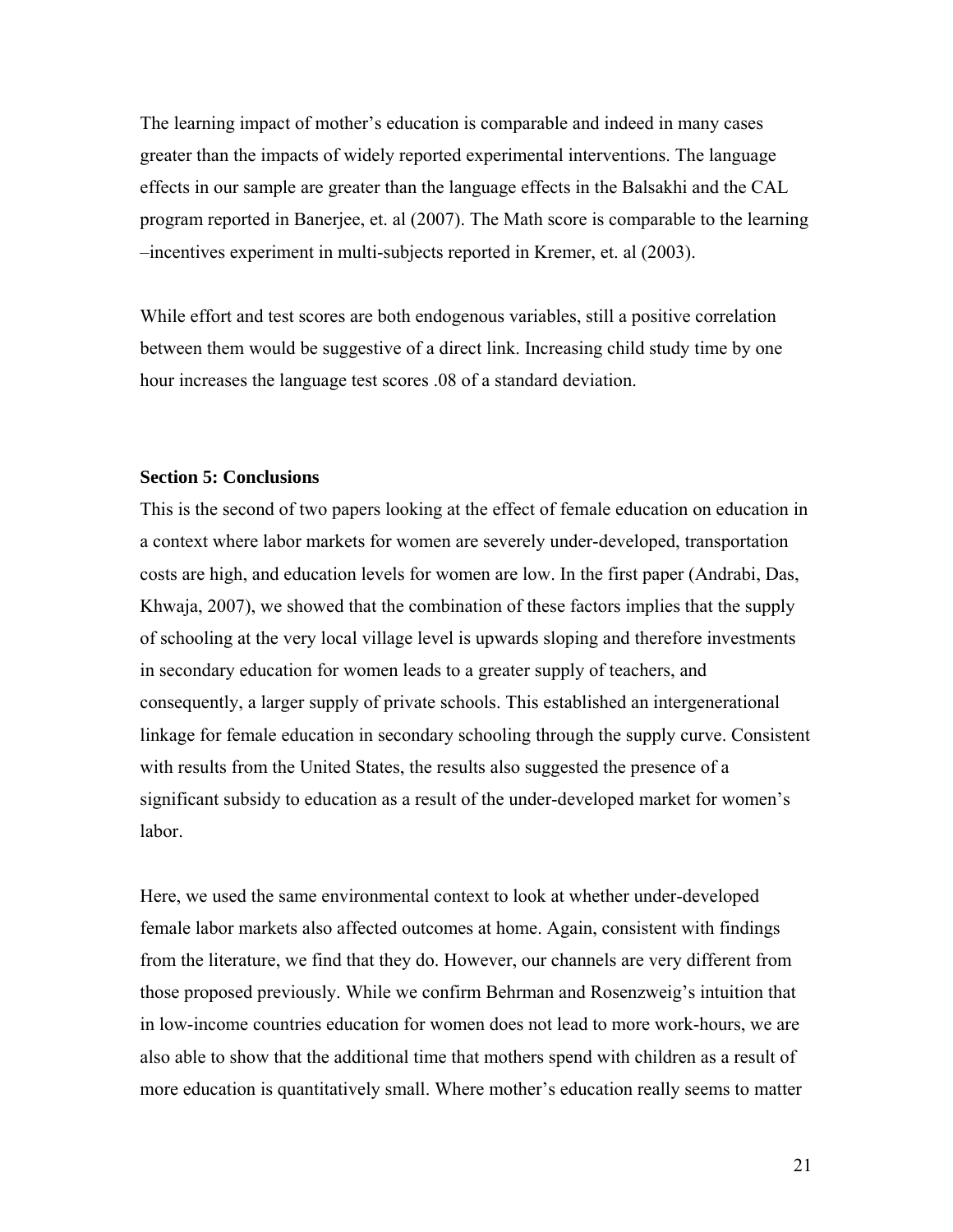is in the time that their children spend on educational activities outside school; our IV estimates suggest that this is as much as 73 minutes more for every enrolled child. Test scores of children of educated mothers go up significantly. The extra effort pays off.

In our mind, this changes the way we think about the trade-off defined in the literature between the income effects from paid-work and the payoffs from direct time spent with children. The way the literature has posited this trade-off is that work outside the home results in a direct decline in time with children, leading to worse cognitive outcomes in the long-run. In the low-income country context that we are looking at, mothers spend all their day trying to keep the house running and food on the table; there is little slack in the daily routine for spending quality time with children. An educated mother asks the child to sit in the kitchen and study while she is cooking; a mother without any schooling does not.

The low educational achievement of mothers in our sample (as measured by years of education) does not lead to more enrollment or affect the school choice decision. In response to questions on mother's role in decision making, educated mothers were no more responsible for these decisions. This is not surprising as one cannot reasonably expect such low levels of education leading to higher bargaining power in the household or more control over decision making. Ironically, the very same low educational achievement mothers have has a greater effect on learning, an outcome that on the surface is much harder to improve. Mothers do not need to be at an advanced cognitive level to have their children study. Perhaps, by spending some years in school, mothers learnt that learning requires considerable effort. Consequently, they are clearer on the steps (and effort) that their children need to take to improve their cognitive achievement.

The findings in this paper emphasize the role of parental-child interaction and child effort in studying as an important channel in improving learning. We cannot determine whether this extra motivation is intrinsic or generated through extrinsic means such as pecuniary incentives. This raises two questions: What is the trade-off between maternal presence

22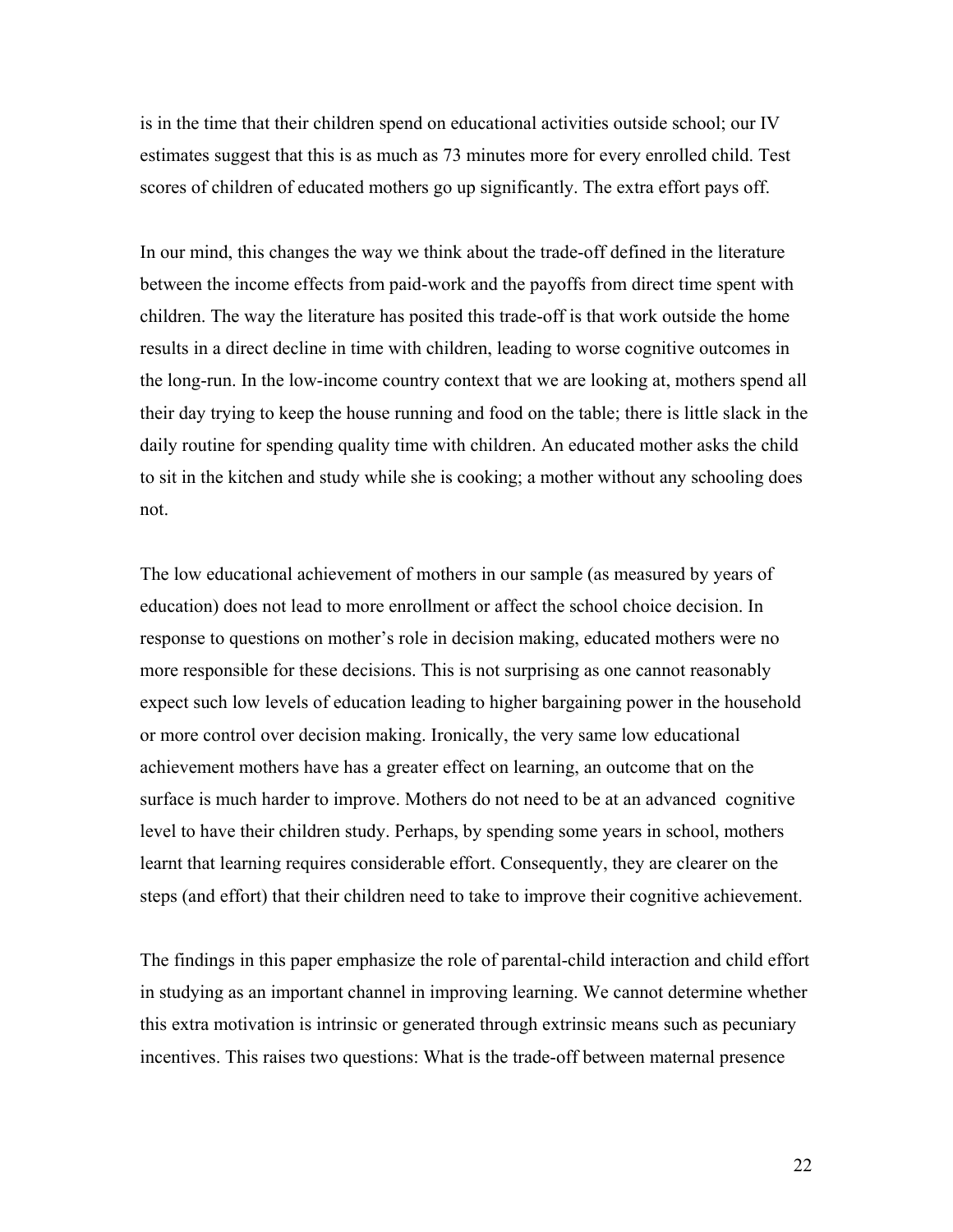and child effort? Are there models of delegation that could mitigate the trade-off, if there indeed is one?

 There are two broad depictions of the world that these results are consistent with. One model is that educated mothers are more efficient at creating a conducive atmosphere for learning, and that maternal presence is critical for child effort. The second is a learningby-doing model. In this model, maternal presence need not be required—the mother can be working on other things, or could delegate with appropriate instructions.

If, in the low-income country context that we look at, the presence-effort tradeoff is absent *or* there are effective models of delegation, increasing labor force participation for women may lead to a very different set of outcomes than those seen in high-income countries. The income effect is potentially large, and the downside in child investments could be smaller. Alternatively, if maternal presence is still important, there is a strong case to be made for modes of production where mothers enjoy the flexibility of working from home.

There are a couple of issues with our results that limit the validity of our conclusions; these would require further exploration. The first is that, like with all IV estimates, we are presenting the Local Average Treatment Effect, or LATE. It is likely that the compliers mothers who shifted their education levels as a result of school presence—behave differently from the sample of all mothers. The second problem is that our reduced form specifications do not account for sorting in the marriage market. If female education allows them to choose "better" husbands (there is certainly a strong correlation in spousal education), we are certainly attributing too much to the direct effects of maternal education on child effort. To our knowledge, this problem remains unsolved. These problems could be alleviated through an experimental approach, where mothers are given (remunerated) tasks to be performed at home or outside and the impact on child-effort is evaluated.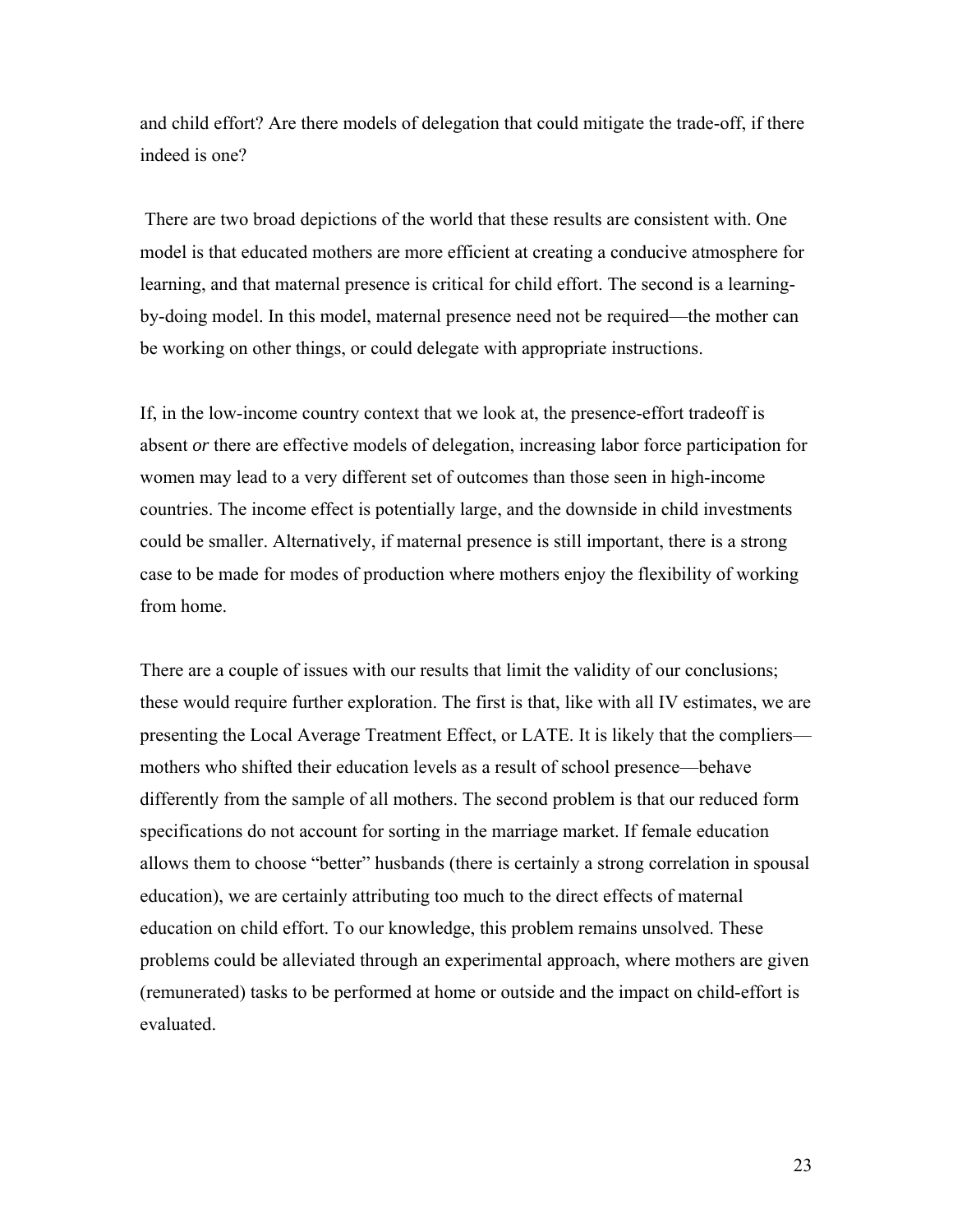### **References**

Andrabi, Tahir, Jishnu Das, Asim Khwaja, (2007) Students Today, Teachers Tomorrow? The Rise of Affordable Private Schools**,** mimeo

Andrabi, Tahir, Jishnu Das, Asim Ijaz Khwaja, Tara Vishwanath, Tristan Zajonc (2009) Learning and Educational Achievement in Punjab Schools(LEAPS): Insights to Inform the Policy Debate *, Oxford University Press,* Forthcoming

Angrist, Joshua, (1996).Conditioning on the Probability of Selection to Control Selection Bias, NBER t0181, October.

Aturupane, Harsha, Paul Glewwe, Suzanne Wisniewski (2007) The Impact of School Quality, Socio-Economic Factors and Child Health on Students' Academic Performance: Evidence from Sri Lankan Primary Schools, July. Mimeo, The World Bank

Black, S., Devereux, P.J. and Salvanes, K.J (2005) 'Why the Apple Doesn't Fall Far: Understanding Intergenerational Transmission of Human Capital', *American Economic Review*, Vol. **95**(1), pp. 437–449.

Behrman, J.R. and Rosenzweig, M.R. (2002) 'Does Increasing Women's Schooling Raise the Schooling of the Next Generation?', *American Economic Review*, Vol. **92**(1), pp. 323–334.

Behrman, Jere. R., Andrew D. Foster, Mark R. Rosenzweig, Prem Vashishtha (1999) Women's Schooling, Home Teaching, and Economic Growth, *Journal of Political Economy*, 1999, vol. 107, no. 4

Card, David (1999) "The causal effect of education on earnings." in Orley Ashenfelter and David Card eds *Handbook of labor economics* (Amsterdam: Elsevier): 1801-1863.

Carneiro, Pedro, Meghir, C. and Parey, M. (2007) 'Maternal Education, Home Environments and the Development of Children and Adolescents,' *IZA Discussion Papers* N. 3072, Institute for the Study of Labor (IZA), Bonn.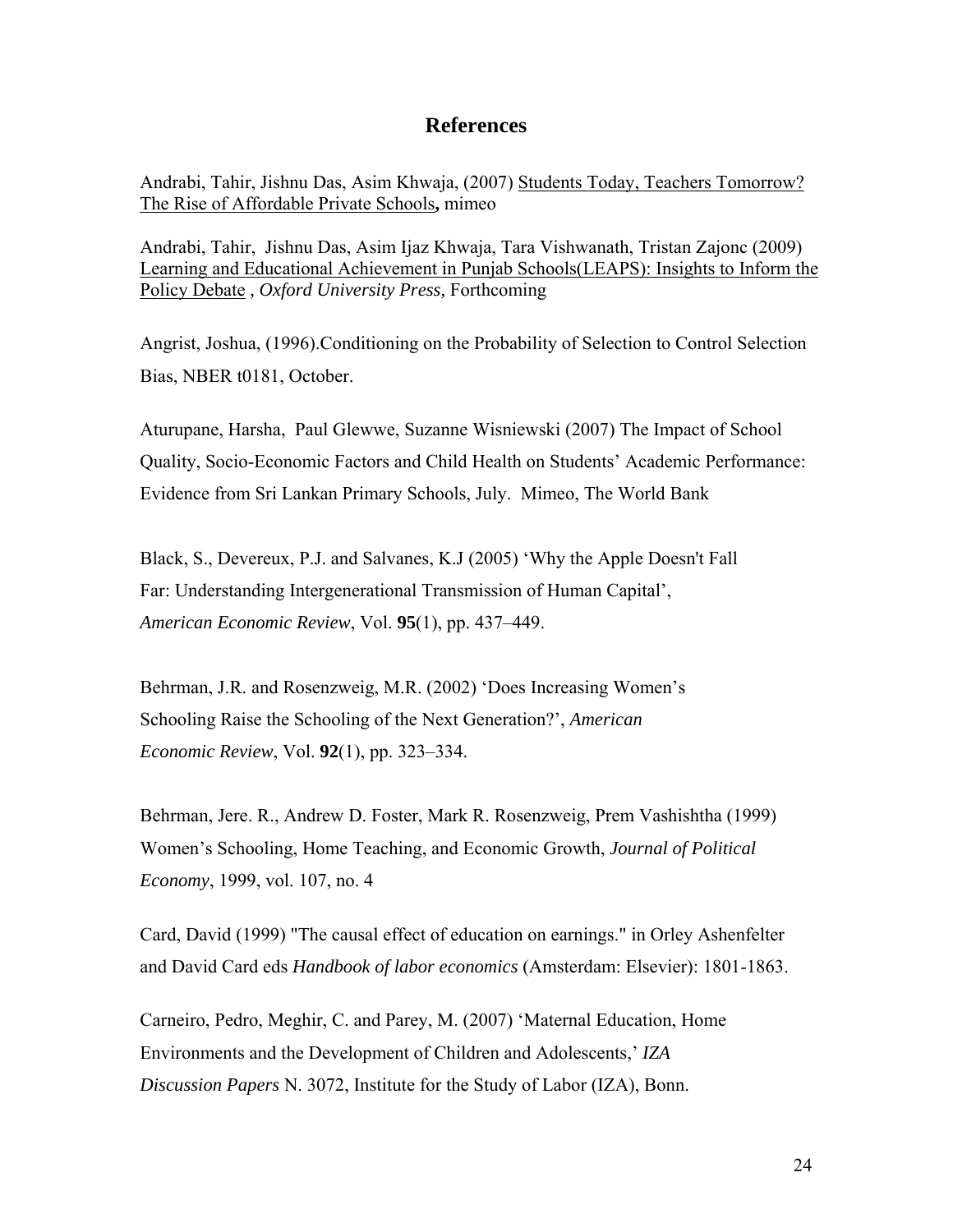Cawley, John and Feng Liu (2007) Mechanisms for Associations between Maternal Employment and Child Cognitive Development, *NBER Working Paper* No.13609, November

Currie, Janet and Enrico Moretti (2003) Mother's Education and the Intergenerational Transmission of Human Capital: Evidence from College Openings, *Quarterly Journal of Economics*, 118(4).

Dee, Thomas S. (2004) Are there civic returns to education?. *Journal of Public Economies* 88 (9/10): 1697-1720.

Duflo, Esther, (2001). Schooling and Labor Market Consequences of School Construction in Indonesia: Evidence from an Unusual Experiment, *The American Economic Review,* Vol. 91, No. 4 (Sep. 2001), 795–813

Grossman, Michael and Robert Kaestner (1997) "Effects of education on health." in Jere R Behrman and Nevzer Stacey eds *The social benefits of education* (Ann Arbor: University of Michigan Press): 69-124.

Holmes, Jessica, (2003). "The Determinants of Completed Schooling in Pakistan: Analysis of Censoring and Selection Bias,"*Economics of Education Review, 22:249-264.* 

Orazem, Peter. (2003) Child Labour, School Attendance and Performance: A Review, ILO/IPEC Working Paper

Bacolod, Marigee and Ranjan, Priya. (2008) Why children work, attend school or stay idle: The roles of ability and household wealth, (forthcoming), *Economic Development and Cultural Change*

Ramey, Valerie A. (2008) Time Spent In Home Production In The 20th Century: New Estimates From Old Data, NBER Working Paper 13985.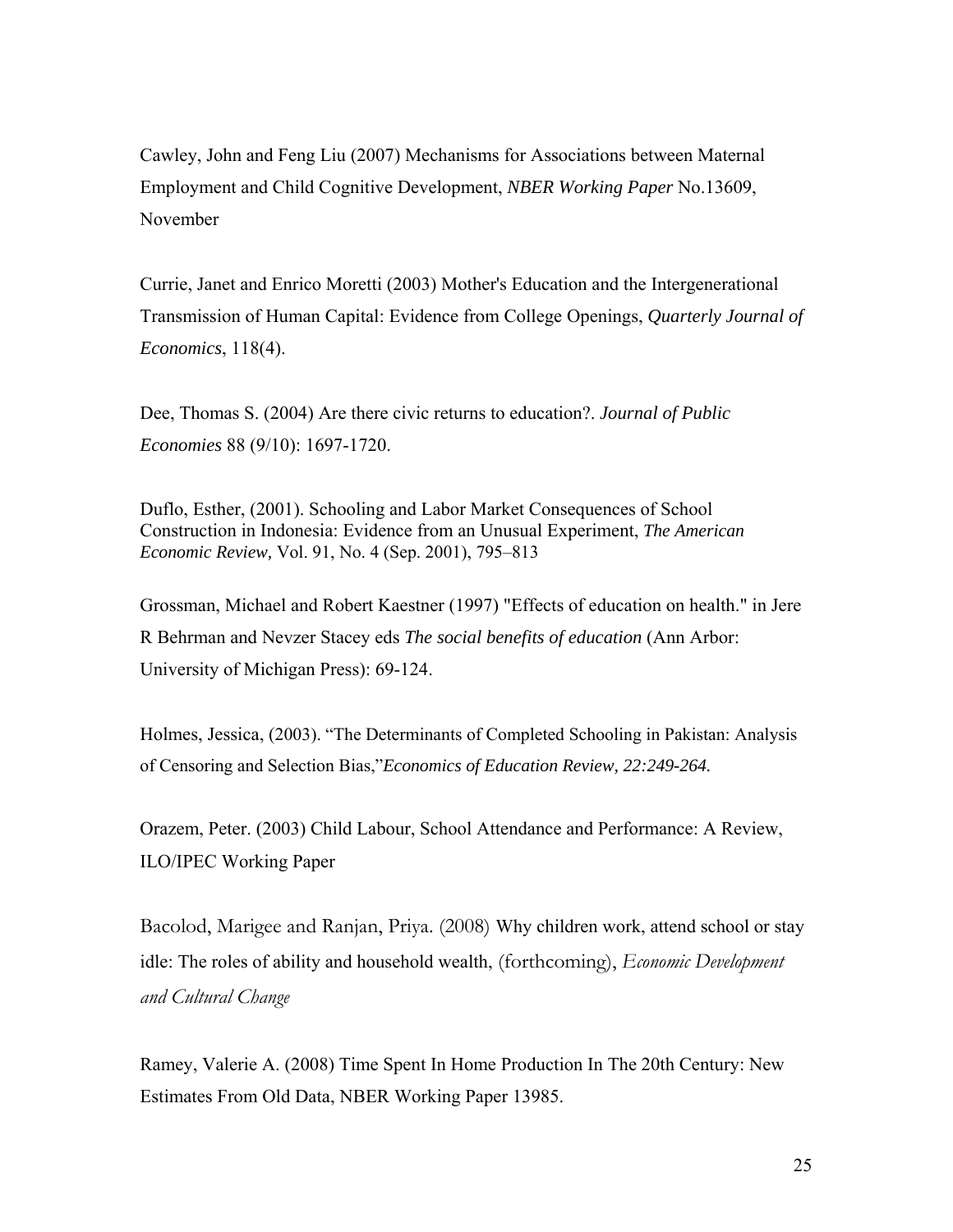Ravallion, Martin and Quentin T. Wodon . (1999) Does Child Labor Displace Schooling? Evidence on Behavioral Responses to an Enrollment Subsidy, *World Bank Policy Research Working Paper No. 2116*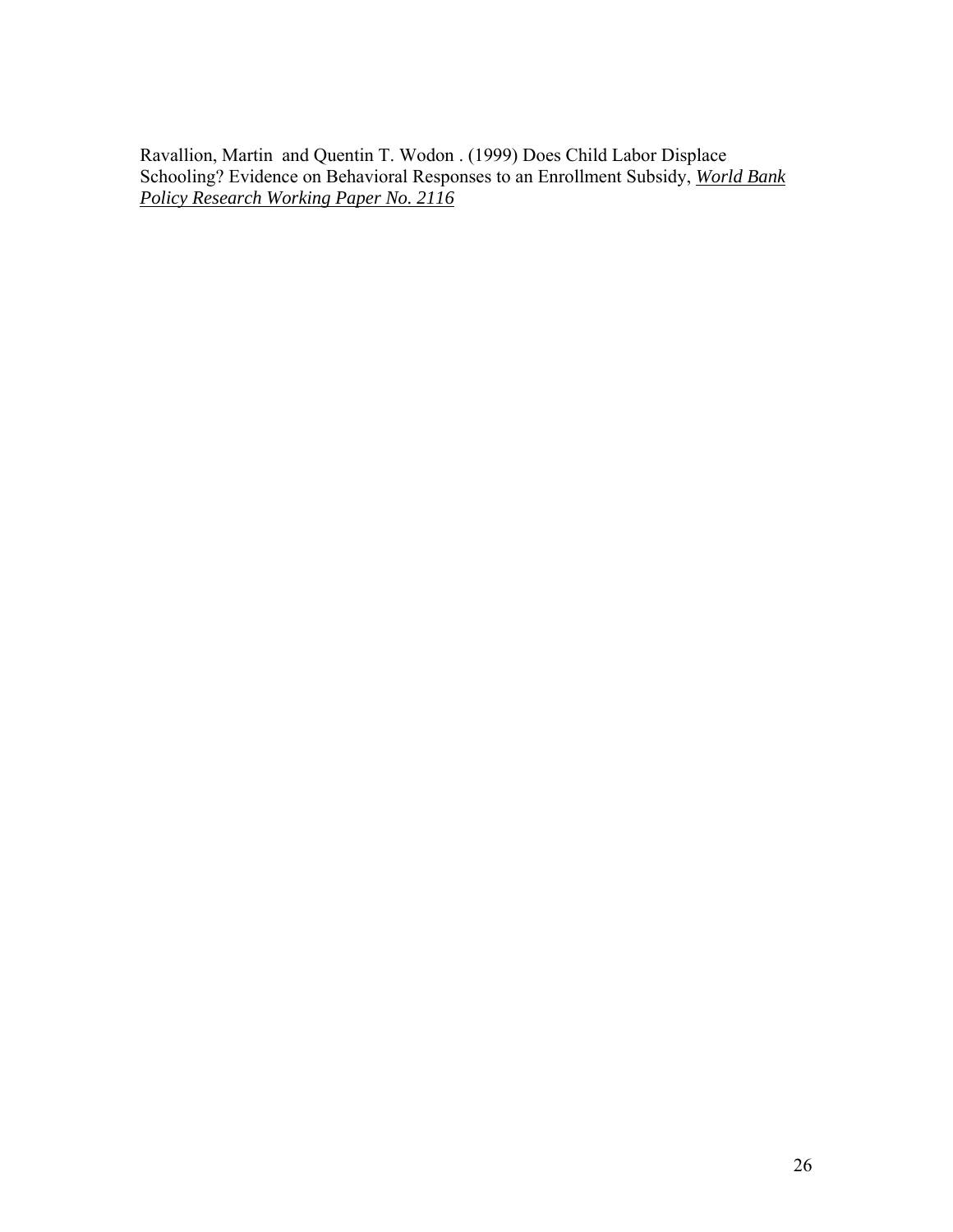# **Tables and Figures**

## **Table 1 Summary Statistics**

| <b>Variable</b>                                        | Obs  | Mean     | Std. Dev. | Min              | Max          |  |  |
|--------------------------------------------------------|------|----------|-----------|------------------|--------------|--|--|
| <b>Mother</b>                                          |      |          |           |                  |              |  |  |
| Age (Years)                                            | 1561 | 37.78411 | 7.576543  | 18               | 66           |  |  |
| <b>Education (Years)</b>                               | 1561 | 1.34337  | 2.75215   | $\boldsymbol{0}$ | 20           |  |  |
| <b>Educated (Fraction)</b>                             | 1561 | 0.236387 | 0.424999  | $\boldsymbol{0}$ | 1            |  |  |
| <b>Mother Time (Minutes/Day)</b>                       |      |          |           |                  |              |  |  |
| <b>House Work</b>                                      | 1496 | 560.2574 | 233.3967  | $\theta$         | 960          |  |  |
| <b>Paid Work</b>                                       | 1491 | 31.04963 | 104.1636  | $\boldsymbol{0}$ | 540          |  |  |
| Paid Work (Y/N?)                                       | 1491 | 0.097921 | 0.297307  | $\boldsymbol{0}$ | 1            |  |  |
| <b>Help with Study</b>                                 | 1515 | 4.930693 | 22.45306  | $\boldsymbol{0}$ | 180          |  |  |
| Help With Study (Y/N)                                  | 1515 | 0.055446 | 0.228923  | $\boldsymbol{0}$ | 1            |  |  |
| <b>Work Outside The House</b>                          | 1490 | 88.31879 | 136.1532  | $\boldsymbol{0}$ | 600          |  |  |
| <b>Work Inside The House</b>                           | 1492 | 484.008  | 233.2999  | $\boldsymbol{0}$ | 960          |  |  |
| <b>Child</b>                                           |      |          |           |                  |              |  |  |
| Age (Years)                                            | 4717 | 9.921984 | 2.948069  | 5                | 15           |  |  |
| <b>Female (Fraction)</b>                               | 4717 | 0.473818 | 0.499367  | $\boldsymbol{0}$ | 1            |  |  |
| <b>Enrolled</b>                                        | 4606 | .6508369 | .4767573  | $\boldsymbol{0}$ | 1            |  |  |
| <b>Public School (if enrolled)</b>                     | 3503 | 0.706537 | 0.455414  | $\boldsymbol{0}$ | $\mathbf{1}$ |  |  |
| <b>Child Time (Minutes/Day)</b>                        |      |          |           |                  |              |  |  |
| <b>Study</b>                                           | 4614 | 115.1658 | 87.42976  | $\boldsymbol{0}$ | 360          |  |  |
| <b>Paid Work</b>                                       | 4623 | 11.95003 | 76.55237  | $\boldsymbol{0}$ | 660          |  |  |
| <b>House Work</b>                                      | 4599 | 56.83736 | 138.9967  | $\boldsymbol{0}$ | 720          |  |  |
| <b>Play</b>                                            | 4495 | 167.3293 | 150.406   | $\boldsymbol{0}$ | 600          |  |  |
| Source: The LEAPS Data Set, 2003, www.leapsproject.org |      |          |           |                  |              |  |  |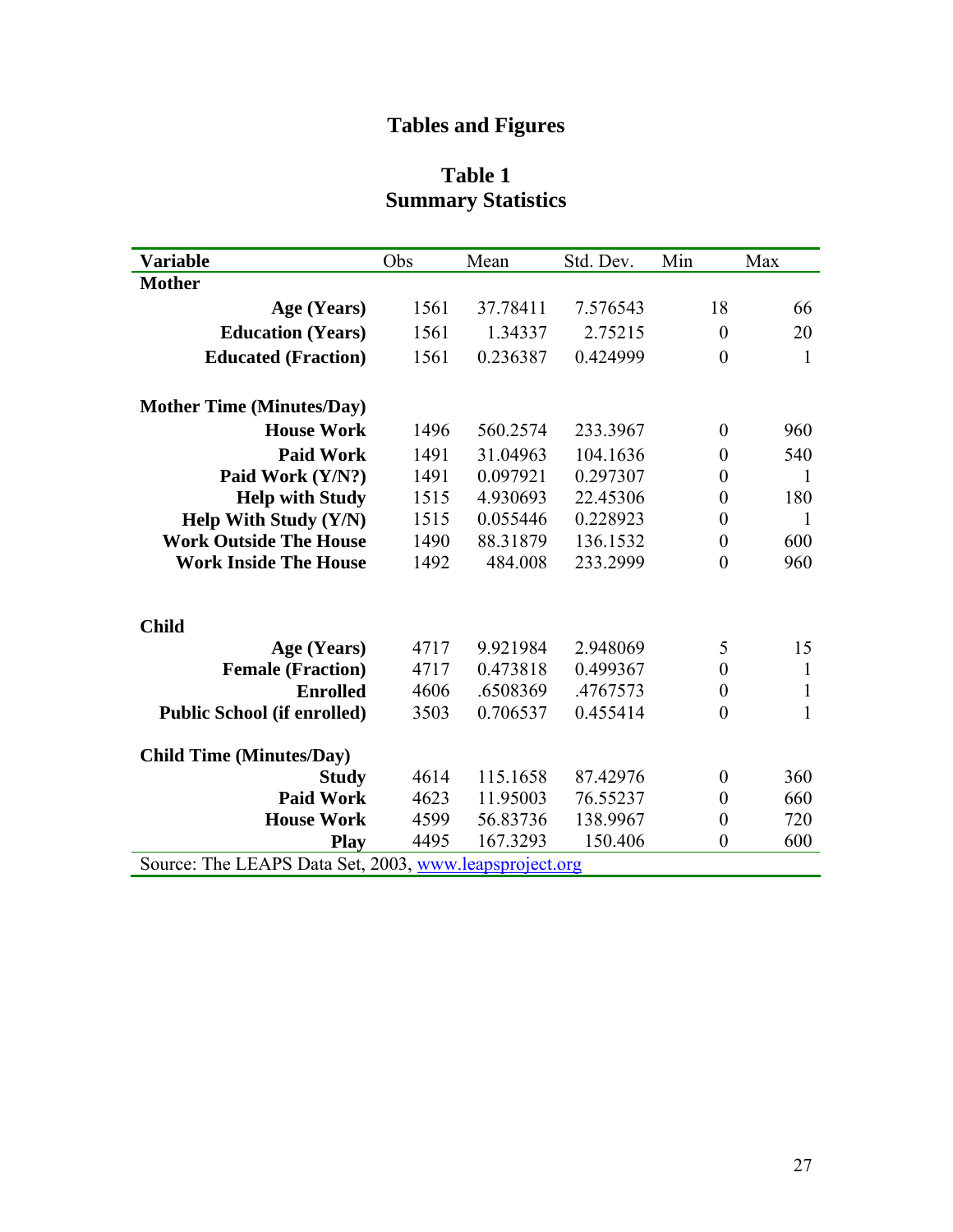|                                 | <b>Matched Mothers</b> | <b>Unmatched Mothers</b> | <b>Difff</b> |
|---------------------------------|------------------------|--------------------------|--------------|
|                                 | (Mean)                 | (Mean)                   |              |
| <b>Mother Age</b>               | 37.78                  | 38.65                    | $0.834462*$  |
|                                 |                        |                          | (0.504)      |
| <b>Mother Education (years)</b> | 1.34                   | 1.43                     | $-0.084$     |
|                                 |                        |                          | (0.181)      |
| <b>Mother Educated (Y/N?)</b>   | 0.236                  | 0.2444                   | $-0.007$     |
|                                 |                        |                          | 0.028)       |
| <b>Child Age (Years)</b>        | 9.92                   | 9.72                     | $0.206*$     |
|                                 |                        |                          | (0.115)      |
| <b>Child Female</b>             | 0.474                  | 0.495                    | $-0.021$     |
|                                 |                        |                          | (0.018)      |
| <b>Child Enrolled</b>           | 0.762                  | 0.768                    | $-0.007$     |
|                                 |                        |                          | (0.015)      |
| <b>Child Public</b>             | 0.706                  | 0.689                    | 0.017        |
|                                 |                        |                          | (0.02)       |

## **Table 2 Matching Statistics**

Standard Errors in parentheses; \* reflects difference significant at 10% level.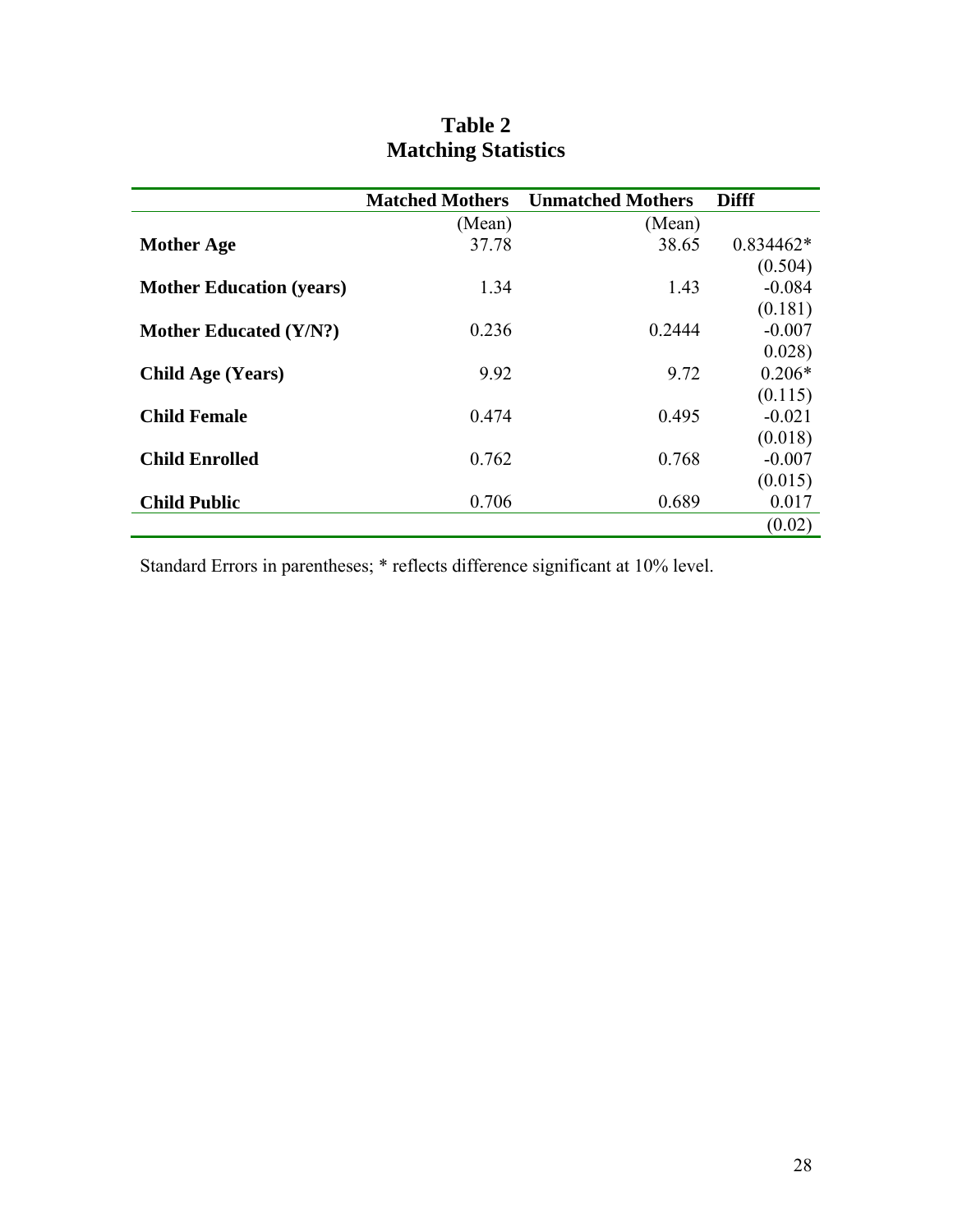### **Table 3 First Stage Regression Mother's Education**

|                                                                    |                                   | (2)                               | $\mathfrak{B}$ )                  | (4)                               |
|--------------------------------------------------------------------|-----------------------------------|-----------------------------------|-----------------------------------|-----------------------------------|
|                                                                    | Mother's<br>years of<br>education | <b>Mother</b><br><b>Educated?</b> | <b>Mother</b><br><b>Educated?</b> | <b>Mother</b><br><b>Educated?</b> |
| <b>Girls School</b><br><b>Present in Birth</b><br>Village by Age 7 | 0.5584                            | 0.1044                            | 0.1219                            | 0.1093                            |
|                                                                    | $(0.1702)$ ***                    | $(0.0278)$ ***                    | $(0.0330)$ ***                    | $(0.0286)$ ***                    |
| <b>Observations</b>                                                | 1561                              | 1561                              | 3518                              | 4739                              |
| <b>R</b> -squared                                                  | 0.16                              | 0.17                              | 0.18                              | 0.17                              |
| <b>F</b> test:                                                     | 10.76                             | 14.07                             | 13.67                             | 14.55                             |
| $schoolpresent7=0$                                                 |                                   |                                   |                                   |                                   |
| Prob > F                                                           | 0.001                             | 0.000                             | 0.000                             | 0.000                             |

Robust standard errors in parentheses, clustered at the village level

\* significant at 10%; \*\* significant at 5%; \*\*\* significant at 1%

All regressions control for a full set of mother's age indicator variables and fixed effects for mother's birth tehsil (county).

Regressions 1 and 2 are at the mother level. Regression 3 is at the enrolled kids level and Regression 4 is for all kids.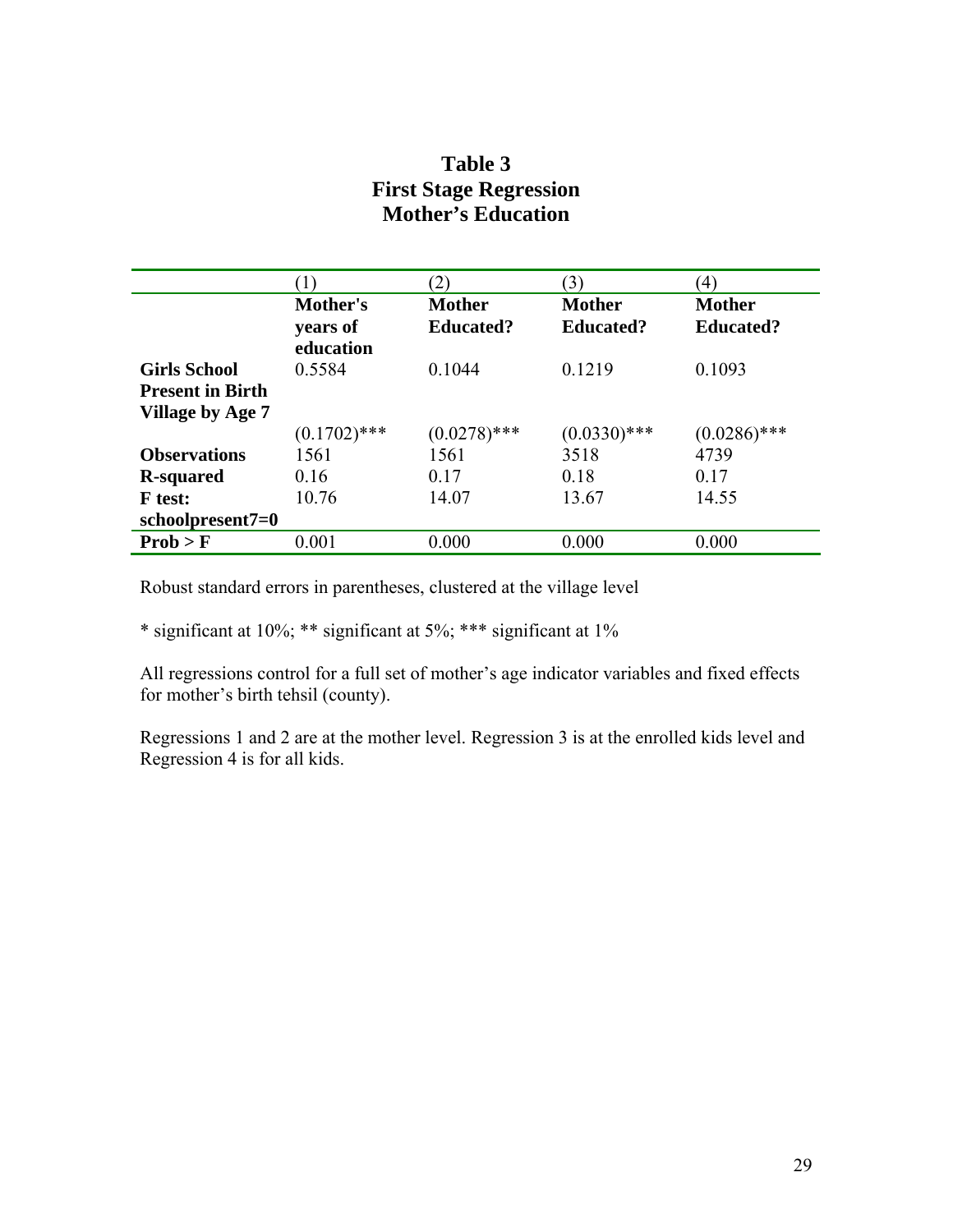### **Table 4 First Stage Regression Mother's Education Falsification Tests**

|                         | (1)                     | (2)                     | (3)                     |
|-------------------------|-------------------------|-------------------------|-------------------------|
|                         | <b>Mother Educated?</b> | <b>Mother Educated?</b> | <b>Mother Educated?</b> |
| <b>Girls School</b>     | 0.0884                  |                         |                         |
| <b>Present in Birth</b> |                         |                         |                         |
| <b>Village by Age 7</b> |                         |                         |                         |
|                         | $(0.0308)$ ***          |                         |                         |
| <b>Girls School</b>     | $-0.0434$               | $-0.0388$               |                         |
| <b>Present in Birth</b> |                         |                         |                         |
| <b>Village</b>          |                         |                         |                         |
| <b>Ages 8-15</b>        |                         |                         |                         |
|                         | (0.0321)                | (0.0341)                |                         |
| <b>Boys School</b>      |                         |                         | $-0.0575$               |
| <b>Present in Birth</b> |                         |                         |                         |
| Village by Age 7        |                         |                         |                         |
|                         |                         |                         | (0.0363)                |
| <b>Observations</b>     | 1561                    | 703                     | 1564                    |
| <b>R-squared</b>        | 0.17                    | 0.19                    | 0.17                    |

Robust standard errors in parentheses, clustered at the village level

\* significant at 10%; \*\* significant at 5%; \*\*\* significant at 1%

All regressions control for a full set of mother's age indicator variables and fixed effects for mother's birth tehsil (county).

The missing category in Equations (1) and (2) is girls school present after age 15 or never present in the birth village. Equation (2) looks at mothers who did not have a girls school by age 7.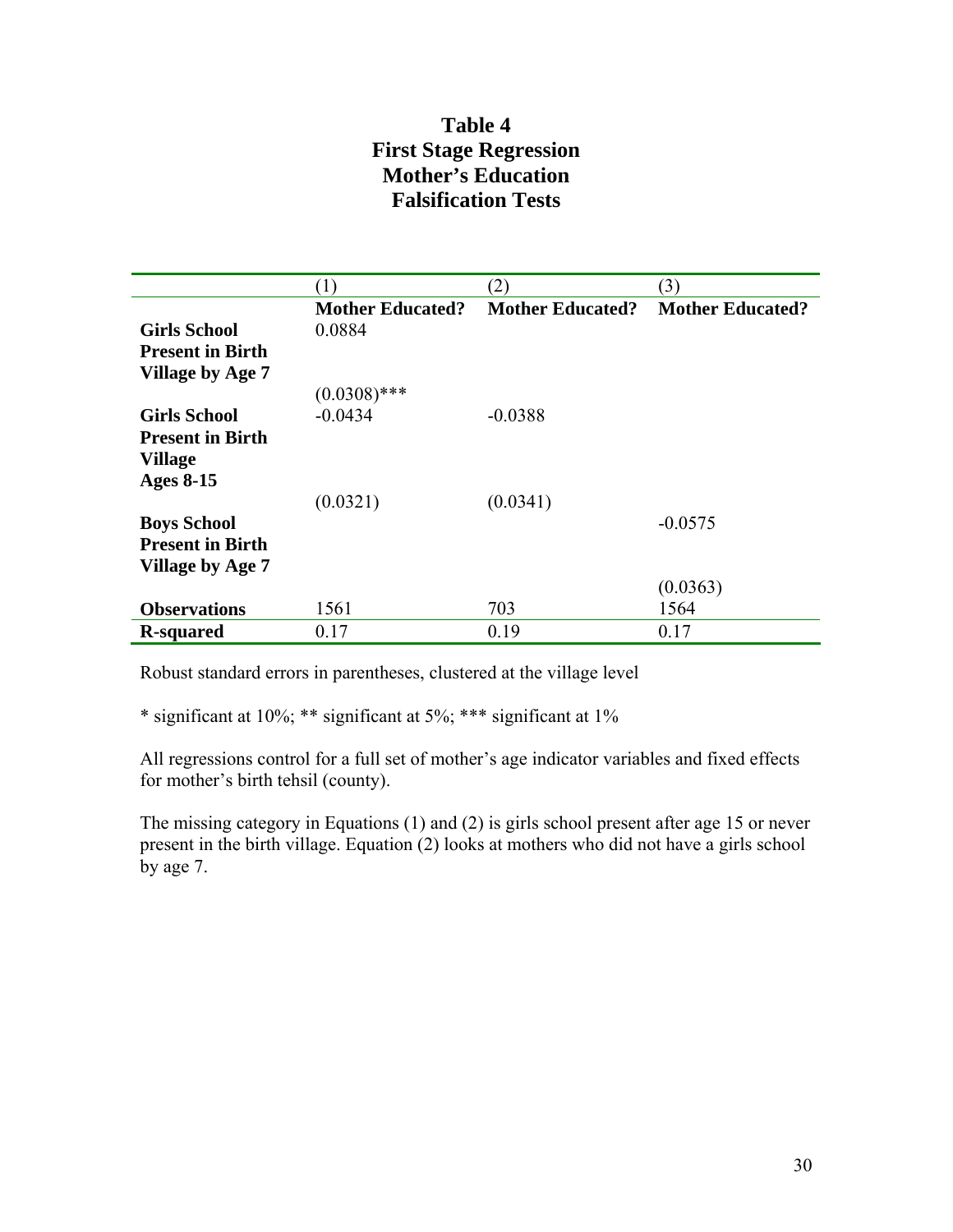## **Table 5 School Choice and Enrollment Mother's Role in Decision making**

|                     |                 |                 |                 | $\left(4\right)$ |
|---------------------|-----------------|-----------------|-----------------|------------------|
|                     | <b>Child</b>    | <b>Child</b>    | Child in public | Child in public  |
|                     | <b>Enrolled</b> | <b>Enrolled</b> | school,         | school,          |
|                     |                 |                 | if enrolled     | if enrolled      |
|                     | <b>OLS</b>      | IV              | <b>OLS</b>      | IV               |
| <b>Mother</b>       | 0.1720          | 0.0117          | $-0.1904$       | 0.0401           |
| <b>Educated?</b>    |                 |                 |                 |                  |
|                     | $(0.0169)$ ***  | (0.1622)        | $(0.0306)$ ***  | (0.3031)         |
| <b>Observations</b> | 4606            | 4606            | 3503            | 3503             |
| <b>R-squared</b>    | 0.20            | 0.18            | 0.12            | 0.08             |

|                     | $\mathfrak{I}$ )                                    | $6^{\circ}$                                  |                                                         | $\left(8\right)$                                        |
|---------------------|-----------------------------------------------------|----------------------------------------------|---------------------------------------------------------|---------------------------------------------------------|
|                     | <b>Was Mom</b><br>responsible for<br>school choice? | Was mom<br>responsible for<br>school choice? | Was mom<br>responsible for<br>child being in<br>school? | Was mom<br>responsible for<br>child being in<br>school? |
|                     | <b>OLS</b>                                          | IV                                           | <b>OLS</b>                                              | IV                                                      |
| <b>Mother</b>       | 0.0196                                              | 0.0694                                       | 0.0190                                                  | $-0.0220$                                               |
| <b>Educated?</b>    |                                                     |                                              |                                                         |                                                         |
|                     | (0.0192)                                            | (0.1389)                                     | (0.0259)                                                | (0.1611)                                                |
| <b>Observations</b> | 3579                                                | 3579                                         | 3579                                                    | 3579                                                    |
| <b>R</b> -squared   | 0.11                                                | 0.11                                         | 0.14                                                    | 0.13                                                    |

Robust standard errors in parentheses, clustered at the village level

\* significant at 10%; \*\* significant at 5%; \*\*\* significant at 1%

All regressions control for a full set of mother's and child age indicator variables, child gender and fixed effects for mother's birth tehsil (county).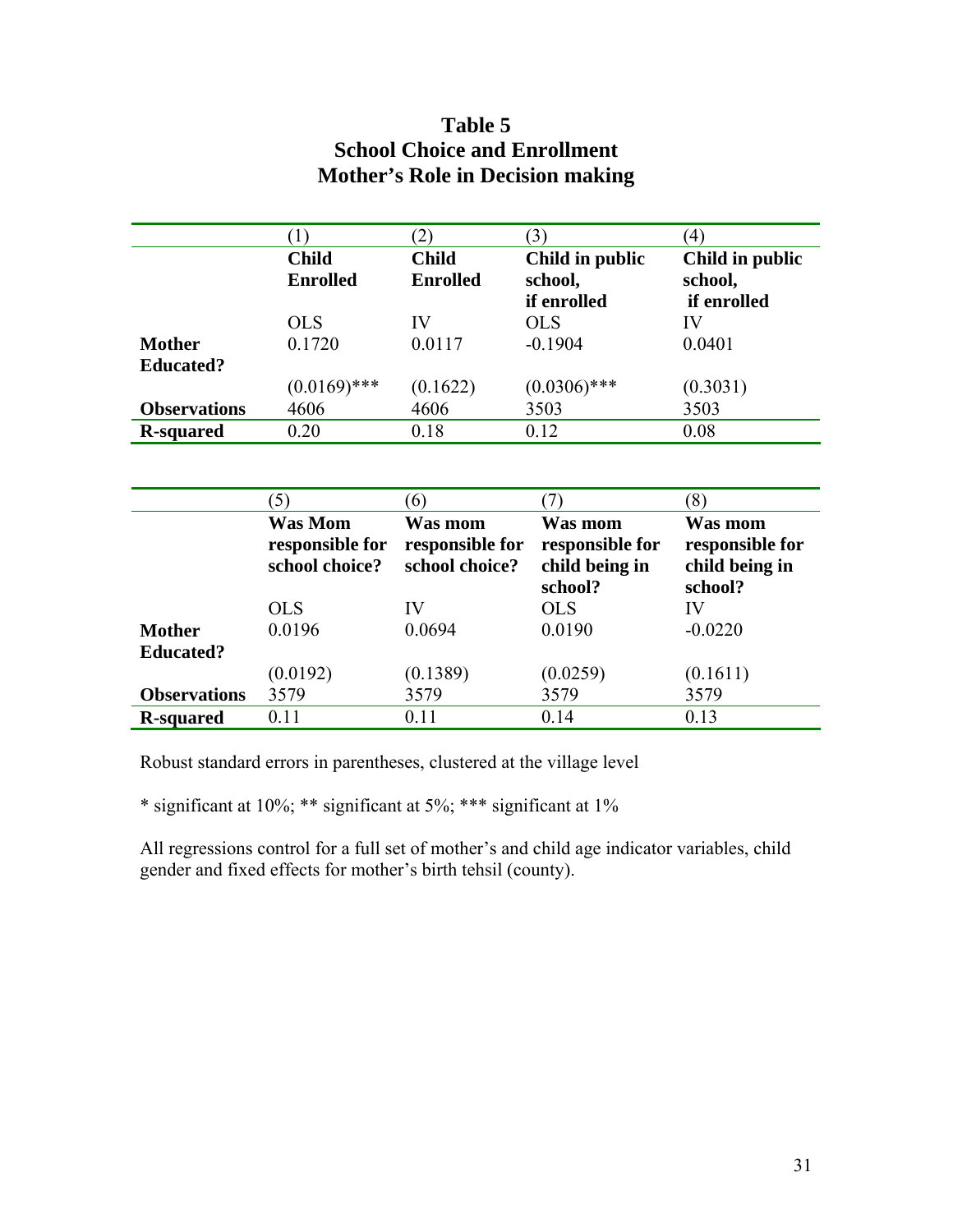|                     | (1)                          | (2)        | (3)                        | $\boldsymbol{(4)}$           |
|---------------------|------------------------------|------------|----------------------------|------------------------------|
|                     | <b>Work Inside the House</b> |            | <b>Work Outside the</b>    |                              |
|                     |                              |            |                            | <b>House_Paid and Unpaid</b> |
|                     | <b>OLS</b>                   | IV         | <b>OLS</b>                 | <b>OLS</b>                   |
| <b>Mother</b>       | 52.4106                      | 29.6152    | $-47.0499$                 | $-38.9160$                   |
| <b>Educated?</b>    |                              |            |                            |                              |
|                     | $(14.7442)$ ***              | (122.1014) | $(7.5394)$ ***             | (90.8761)                    |
| <b>Observations</b> | 1492                         | 1492       | 1490                       | 1490                         |
| <b>R-squared</b>    | 0.22                         | 0.22       | 0.13                       | 0.13                         |
|                     |                              |            |                            |                              |
|                     | (5)                          | (6)        | (7)                        | (8)                          |
|                     | <b>Paid Work</b>             |            | <b>Helping Child Study</b> |                              |
|                     | IV                           | IV         | <b>OLS</b>                 | IV                           |
| <b>Mother</b>       | $-0.3265$                    | 51.0709    | 19.4754                    | 18.5475                      |
| <b>Educated?</b>    |                              |            |                            |                              |
|                     | (6.9169)                     | (67.2966)  | $(2.4284)$ ***             | (13.3838)                    |
| <b>Observations</b> | 1491                         | 1491       | 1515                       | 1515                         |
| <b>R-squared</b>    | 0.12                         | 0.08       | 0.21                       | 0.21                         |

## **Table 6 Mother's Time Use**

Robust standard errors in parentheses, clustered at the village level

\* significant at 10%; \*\* significant at 5%; \*\*\* significant at 1%

All regressions control for a full set of mother's age indicator variables and fixed effects for mother's birth tehsil (county). The IV specification uses Girls School Present in Mother's Birth Village by Age 7 as an instrument.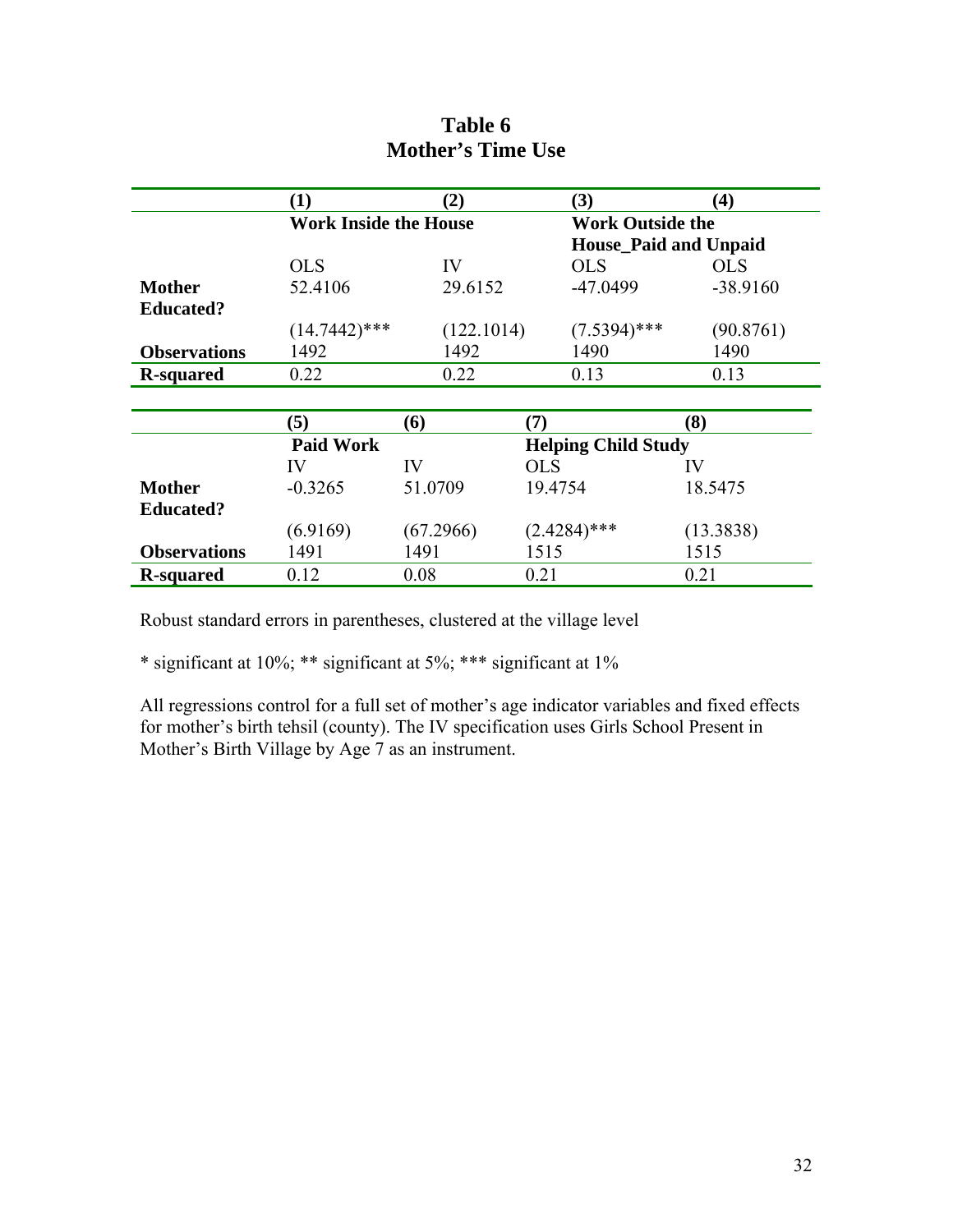|                     | [1]            | (2)                  | (3)            | $\bf(4)$    |
|---------------------|----------------|----------------------|----------------|-------------|
|                     |                | <b>Study</b>         |                | <b>Play</b> |
|                     |                | (Enrolled Kids Only) |                |             |
|                     | <b>OLS</b>     | IV                   | <b>OLS</b>     | IV          |
| <b>Mother</b>       | 17.8171        | 73.5868              | $-27.4476$     | $-39.0109$  |
| <b>Educated?</b>    |                |                      |                |             |
|                     | $(4.1472)$ *** | $(39.3143)*$         | $(5.7943)$ *** | (67.7669)   |
| <b>Observations</b> | 3419           | 3419                 | 4495           | 4495        |
| <b>R-squared</b>    | 0.17           | 0.06                 | 0.25           | 0.25        |

| Table 7               |  |  |  |  |
|-----------------------|--|--|--|--|
| <b>Child Time Use</b> |  |  |  |  |

| <b>Paid Work</b><br><b>House Work</b>                             |  |
|-------------------------------------------------------------------|--|
| <b>OLS</b><br><b>OLS</b><br>IV<br>IV                              |  |
| $-27.9278$<br>$-10.0621$<br>$-22.4717$<br>2.0546<br><b>Mother</b> |  |
| <b>Educated?</b>                                                  |  |
| $(4.1939)$ ***<br>$(2.1331)$ ***<br>(25.1071)<br>(40.1409)        |  |
| 4599<br>4599<br>4623<br>4623<br><b>Observations</b>               |  |
| 0.27<br>0 07<br>0.28<br>0.07<br><b>R-squared</b>                  |  |

Robust standard errors in parentheses, clustered at the village level

\* significant at 10%; \*\* significant at 5%; \*\*\* significant at 1%

All regressions control for a full set of mother's and child age indicator variables, child gender and fixed effects for mother's birth tehsil (county). Mother's Educated instrumented in the IV regressions with girls' school present in birth village by age 7.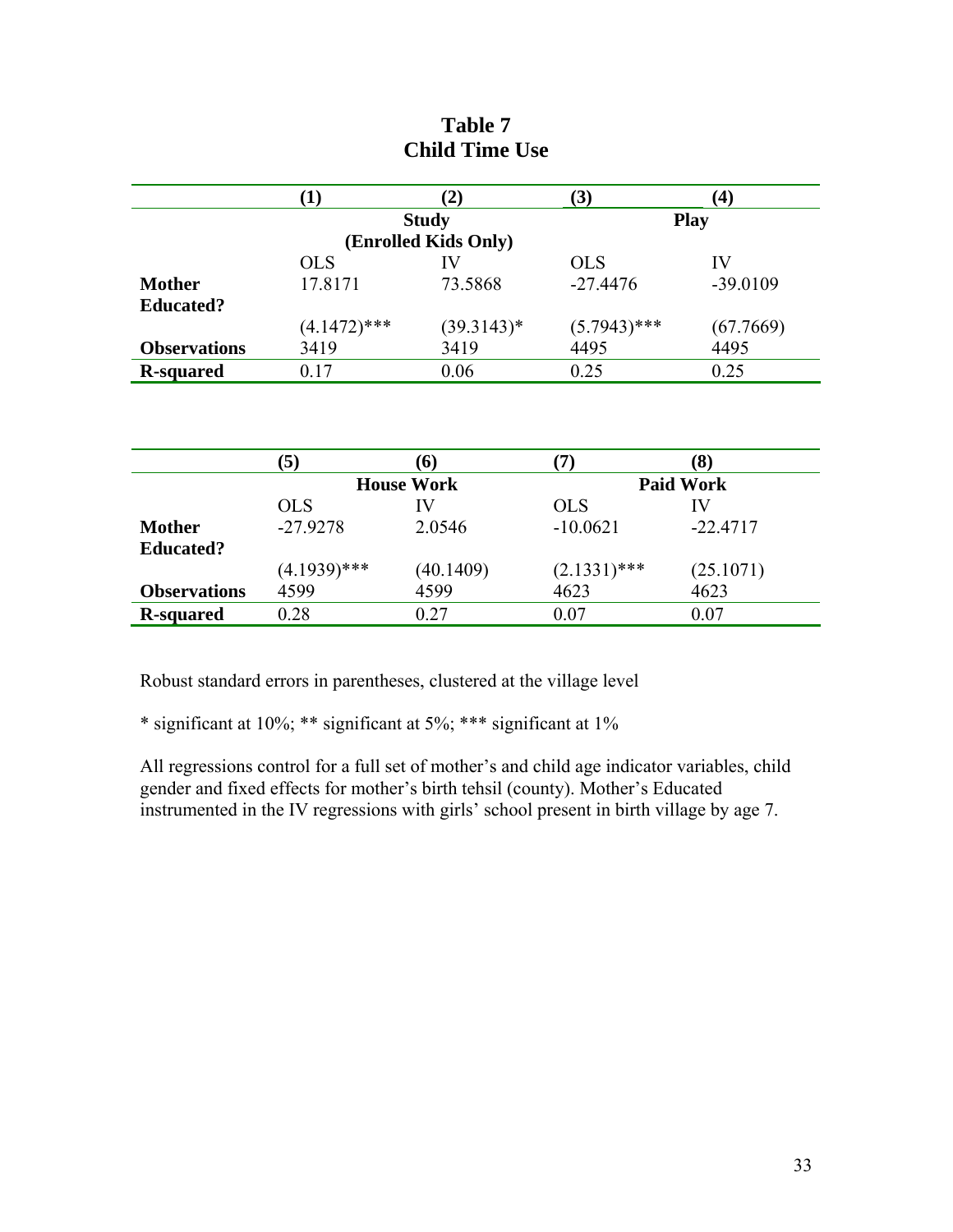# **Table 8**

|                 | (1)            | (2)            | (3)            | (4)             | (5)             | (6)             |
|-----------------|----------------|----------------|----------------|-----------------|-----------------|-----------------|
|                 | <b>Test</b>    | <b>Test</b>    | <b>Test</b>    | <b>Test</b>     | <b>Test</b>     | <b>Test</b>     |
|                 | <b>Scores:</b> | <b>Scores:</b> | <b>Scores:</b> | Scores:         | Scores:         | Scores:         |
|                 | <b>English</b> | Urdu           | <b>Math</b>    | <b>English</b>  | Urdu            | Math            |
|                 | <b>Heckman</b> | <b>Heckman</b> | <b>Heckman</b> | Control         | Control         | <b>Control</b>  |
|                 |                |                |                | <b>Function</b> | <b>Function</b> | <b>Function</b> |
| Mother          | 0.3185         | 0.3158         | 0.2220         | 0.3162          | 0.3135          | 0.2207          |
| Educated?       |                |                |                |                 |                 |                 |
|                 | $(0.0851)$ *** | $(0.0851)$ *** | $(0.0931)$ **  | $(0.1074)$ ***  | $(0.1050)$ ***  | $(0.1158)*$     |
| Observations    | 4595           | 4595           | 4595           | 716             | 716             | 716             |
| Prob $>$ chi(2) | 0.00           | 0.00           | 0.00           |                 |                 |                 |
| Adj R-sq        |                |                |                | 0.09            | 0.05            | 0.05            |

### **Test Scores**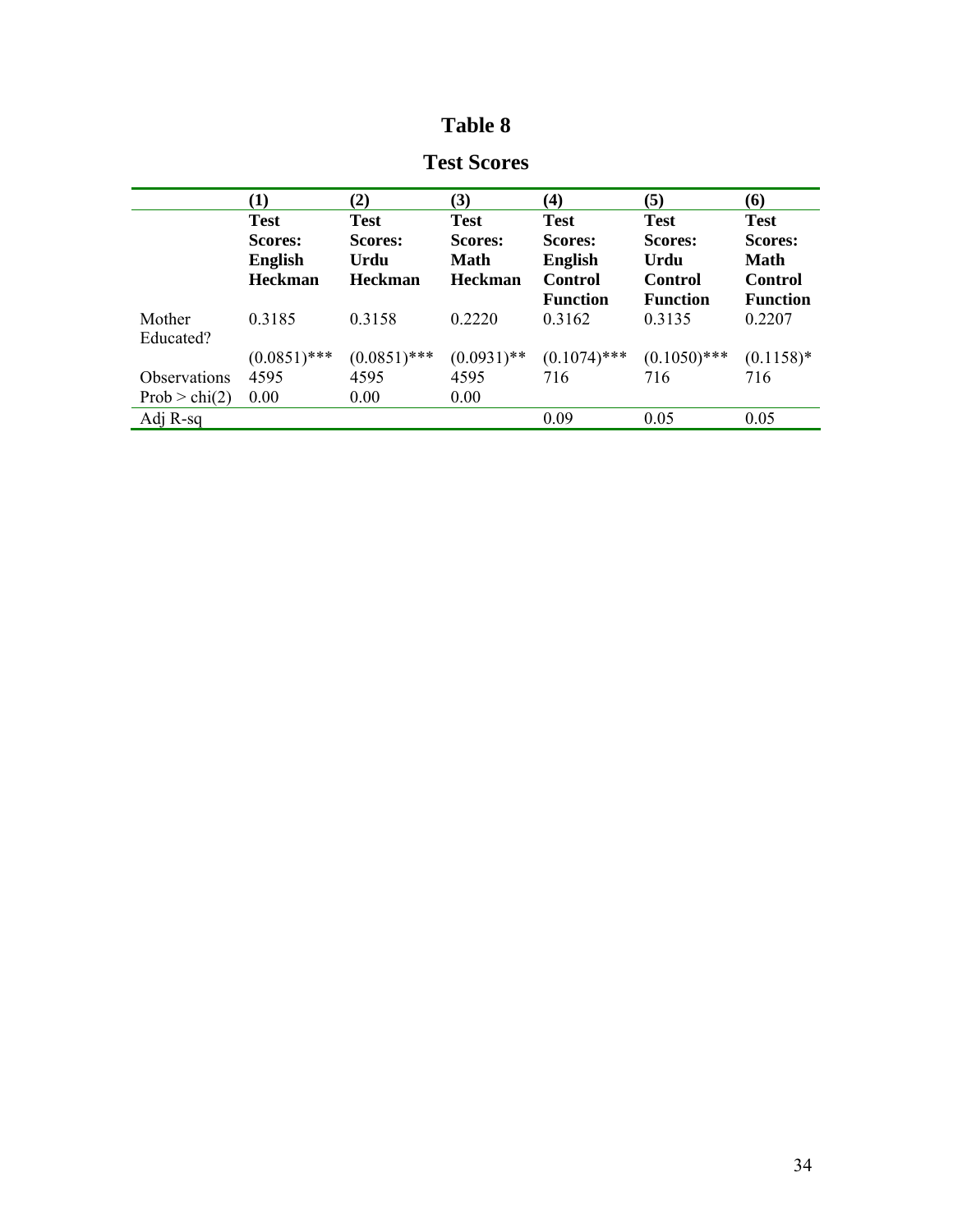## **Figure 1**



## **Figure 2**

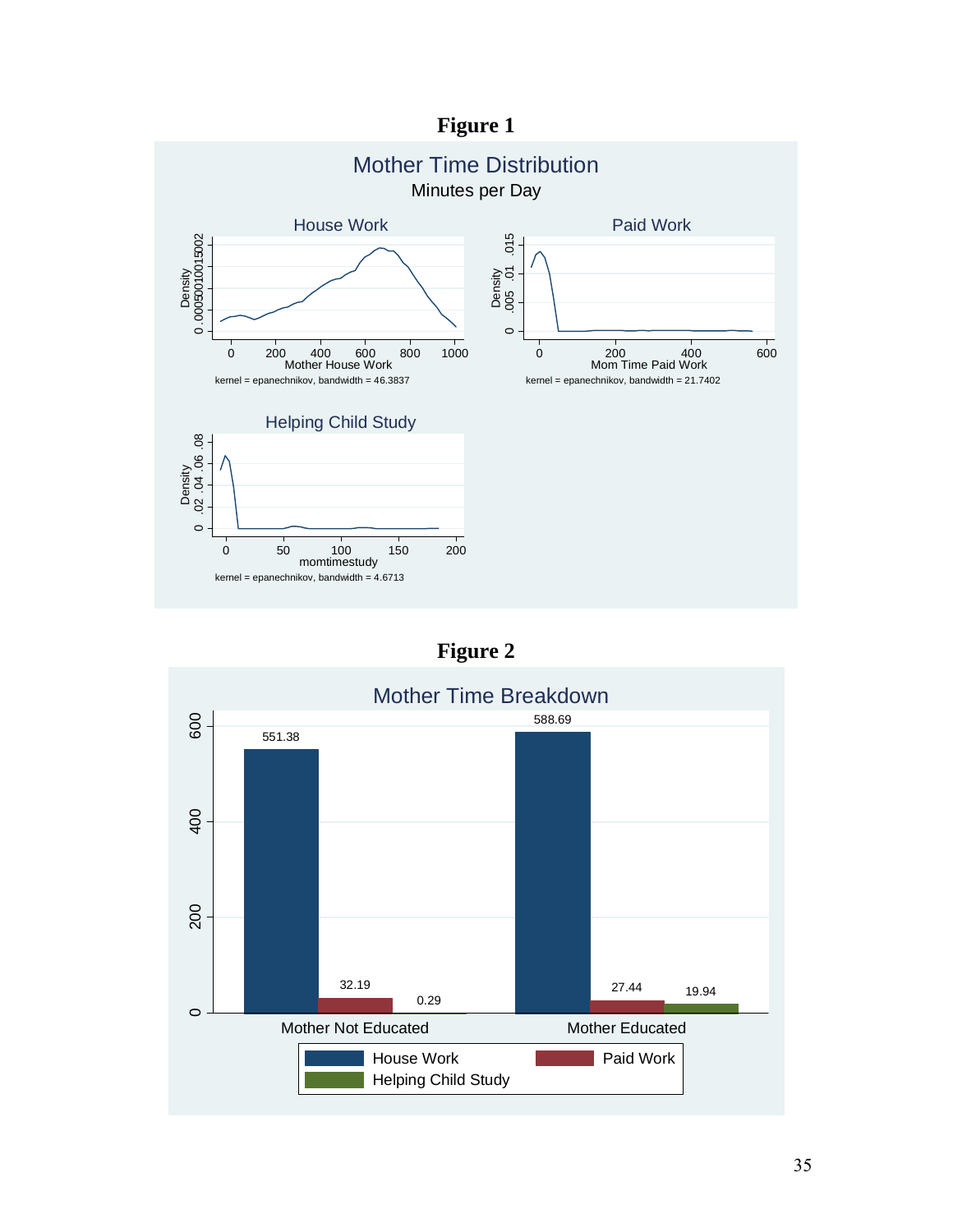# **Figure 3**



# **Figure 4**